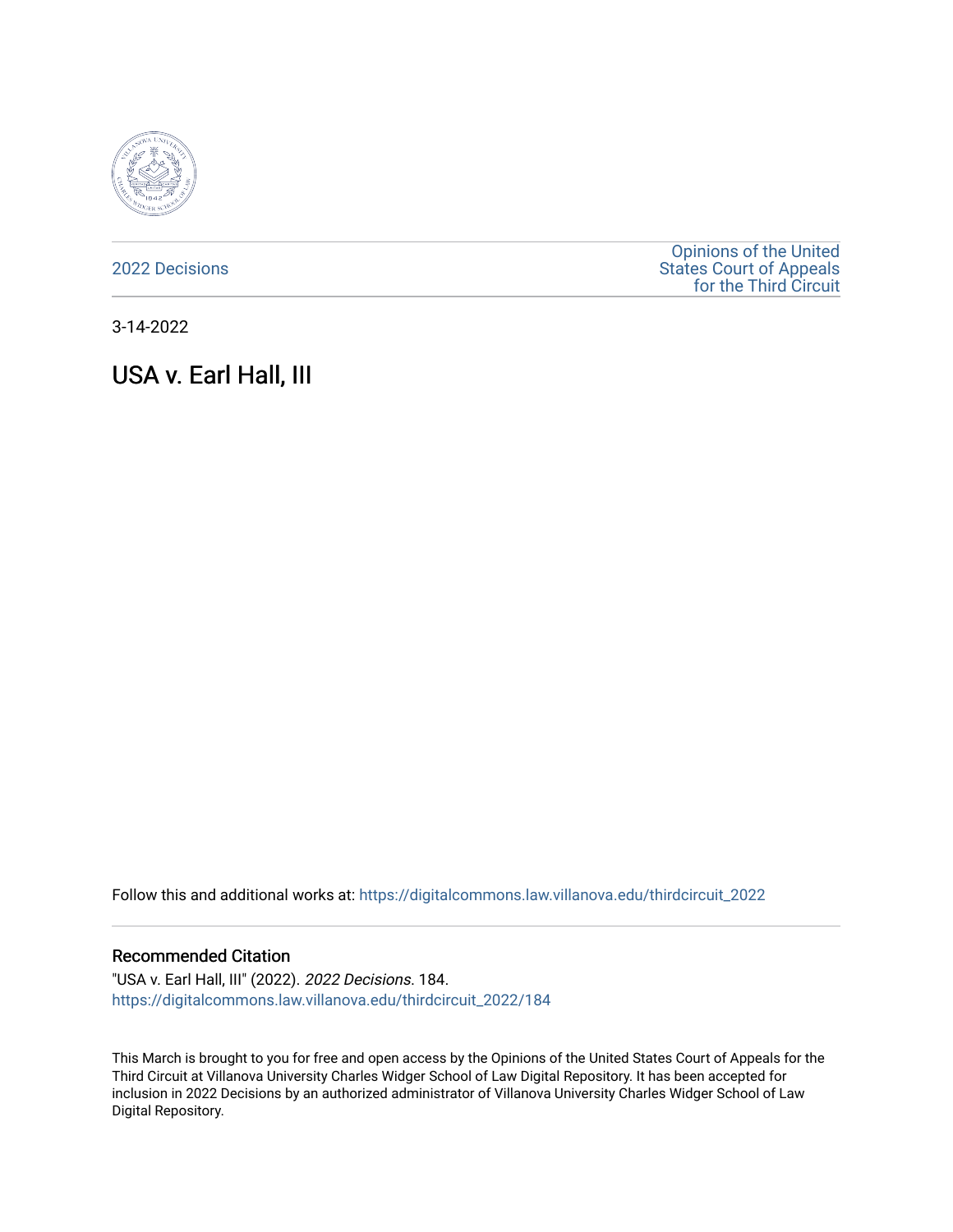#### PRECEDENTIAL

# UNITED STATES COURT OF APPEALS FOR THE THIRD CIRCUIT

No. 20-2268 \_\_\_\_\_\_\_\_\_\_\_\_\_\_\_\_\_\_\_\_\_\_\_

\_\_\_\_\_\_\_\_\_\_\_\_\_\_\_\_\_\_\_\_\_\_\_

# UNITED STATES OF AMERICA

v.

EARL LAFAYETTE HALL, III, Appellant

\_\_\_\_\_\_\_\_\_\_\_\_\_\_\_\_\_\_\_\_\_\_\_

On Appeal from the United States District Court for the Middle District of Pennsylvania District Court No. 1-16-cr-00050-001 District Judge: Honorable Sylvia H. Rambo

Submitted Under Third Circuit L.A.R. 34.1 (a) January 20, 2022

\_\_\_\_\_\_\_\_\_\_\_\_\_\_\_\_\_\_\_\_\_\_\_\_\_\_

Before: JORDAN, RESTREPO, and SMITH, *Circuit Judges*

(Filed March 14, 2022)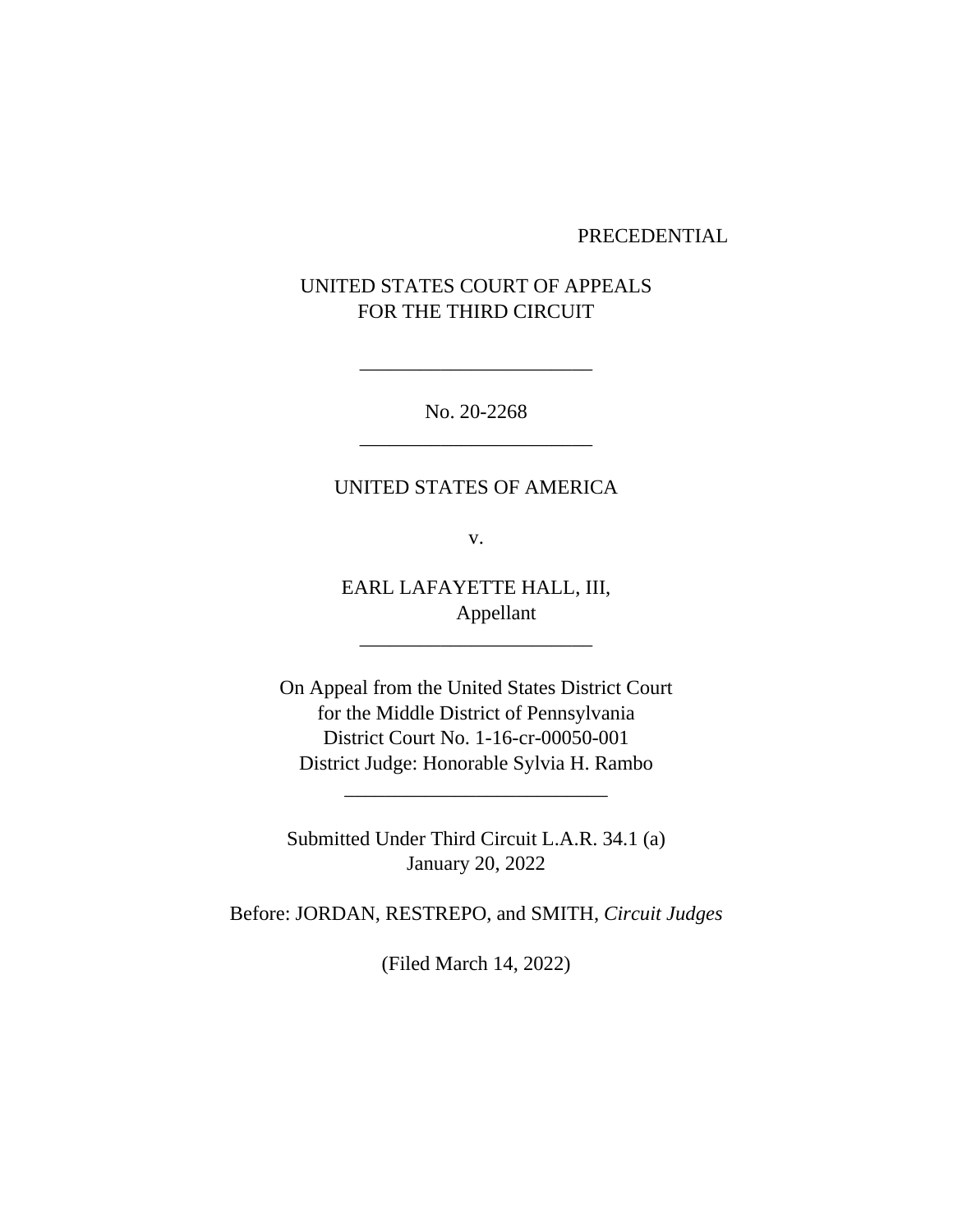Ronald A. Krauss Quin M. Sorenson Frederick W. Ulrich Office of Federal Public Defender 100 Chestnut Street Suite 306 Harrisburg, PA 17101 *Counsel for Appellant*

Stephen R. Cerutti, II Kim D. Daniel Scott R. Ford Office of United States Attorney Middle District of Pennsylvania 228 Walnut Street, P.O. Box 11754 220 Federal Building and Courthouse Harrisburg, PA 17108

Jenny P. Roberts Office of United States Attorney 235 North Washington Avenue P.O. Box 309, Suite 311 Scranton, PA 18503 *Counsel for Appellee*

# OPINION OF THE COURT \_\_\_\_\_\_\_\_\_\_\_\_\_\_\_\_\_\_\_\_\_\_\_\_\_\_

\_\_\_\_\_\_\_\_\_\_\_\_\_\_\_\_\_\_\_\_\_\_\_\_\_\_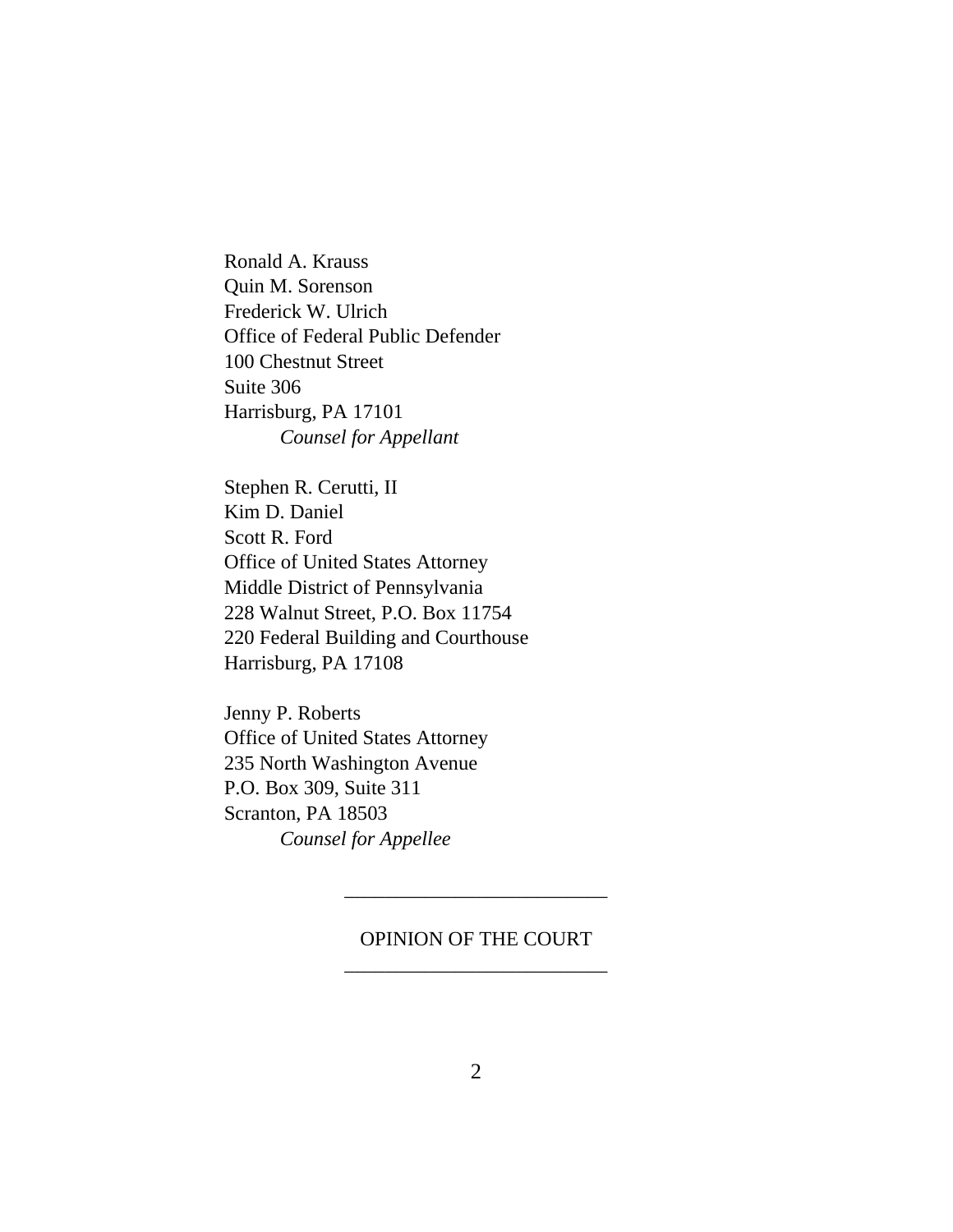## SMITH, *Circuit Judge*.

Earl Hall challenges three pieces of evidence admitted during his criminal trial: (1) testimony from his former probation officer identifying the voice on recorded phone calls as Hall's; (2) a recording of Hall's post-arrest interview; and (3) bank records obtained without a warrant. Hall contends that his conviction must be vacated because the District Court committed constitutional or other error in admitting each piece of evidence.

The District Court did not err, so we will affirm Hall's conviction.<sup>1</sup> In so doing, we expound, in particular, on the due

We review denials of motions to suppress "for clear error as to the underlying factual findings and exercise plenary review over the District Court's application of the law to those facts." *United States v. Vastardis*, 19 F.4th 573, 580 (3d Cir. 2021).

<sup>&</sup>lt;sup>1</sup> The District Court had jurisdiction pursuant to 18 U.S.C. § 3231, and Hall timely appealed from the District Court's entry of the judgment of conviction. We have jurisdiction over Hall's appeal pursuant to 28 U.S.C. § 1291.

We review decisions to admit evidence over an objection for abuse of discretion. In so doing, we review factual findings made in support of an evidentiary ruling for clear error. We apply *de novo* review to legal questions implicated in a decision to admit evidence—including, for example, whether admitting identification evidence would violate the defendant's due process rights. *United States v. Brownlee*, 454 F.3d 131, 137 (3d Cir. 2006).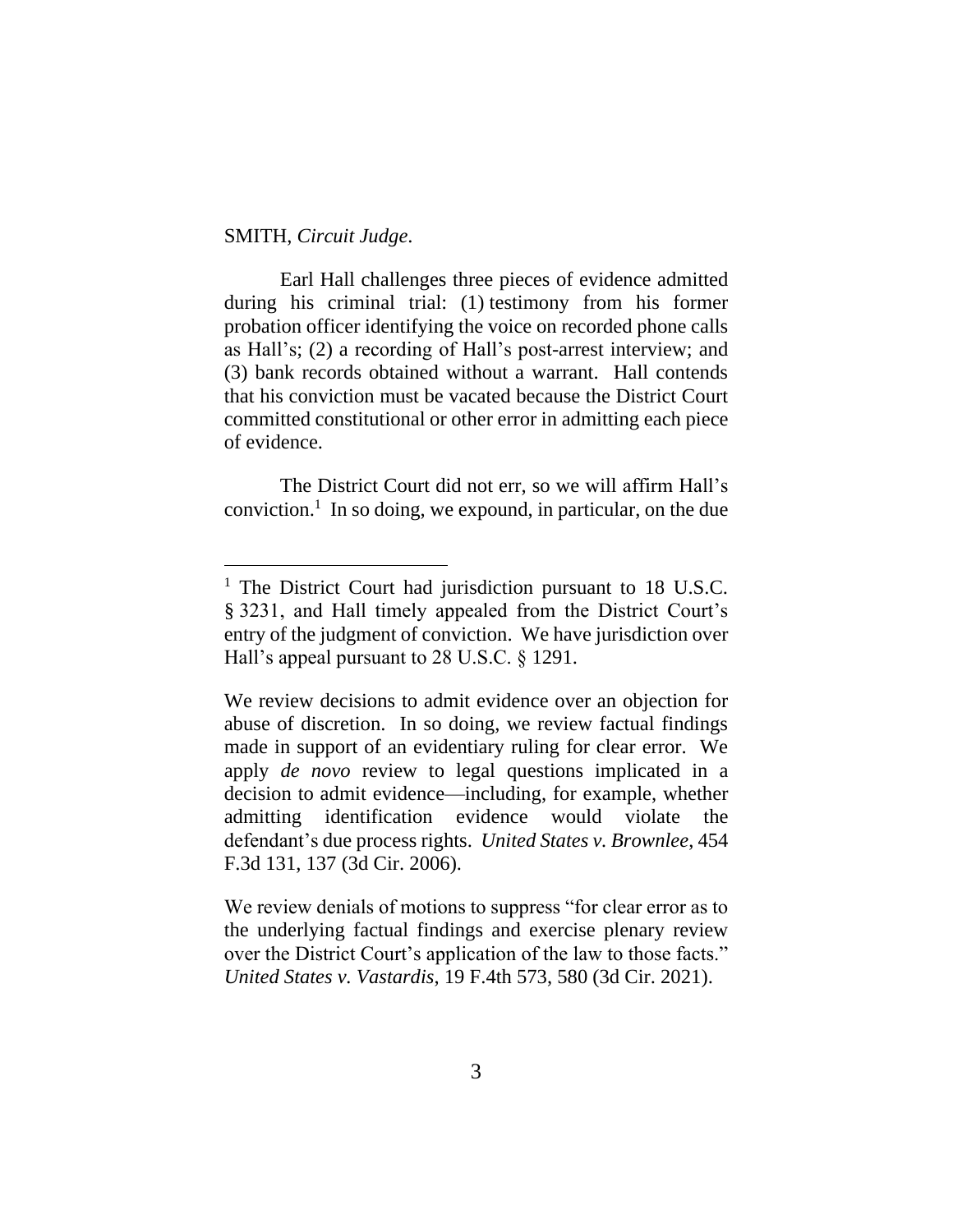process and Federal Rules of Evidence standards governing the admission of voice identification evidence.

I

In connection with an alleged scheme to file false unemployment claims with the Unemployment Compensation for Ex-Service Members Program, Hall and his wife, Renita Blunt, were charged with several counts of mail fraud, money laundering, and aggravated identity theft, as well as one count of conspiracy to commit mail fraud and one count of conspiracy to commit money laundering. The government sought to prove Hall's involvement in the alleged scheme by using recordings of telephone calls made from Blunt's cell phone to several unemployment compensation offices. Hall and Blunt were tried jointly, and at trial, Blunt testified that it was Hall who made all but one of those calls. *United States v. Blunt*, 930 F.3d 119, 123–24 (3d Cir. 2019).

Hall was convicted on all but one of the counts submitted to the jury.<sup>2</sup> We vacated Hall's conviction, however, recognizing that spousal privilege grounds raised before trial should have led to the District Court's severing of Hall's prosecution from his wife's. *Id.* at 127.

Prior to his new trial, which resulted in the conviction before us in this appeal, Hall objected to the admission of three pieces of evidence. First, Hall challenged the admission of testimony from his former probation officer, Edgar Leon, who testified at Hall's first trial that it was Hall's voice on recorded phone calls with unemployment compensation offices. According to Hall, Leon's testimony was unreliable because it

<sup>&</sup>lt;sup>2</sup> Hall was acquitted on one count of aggravated identity theft.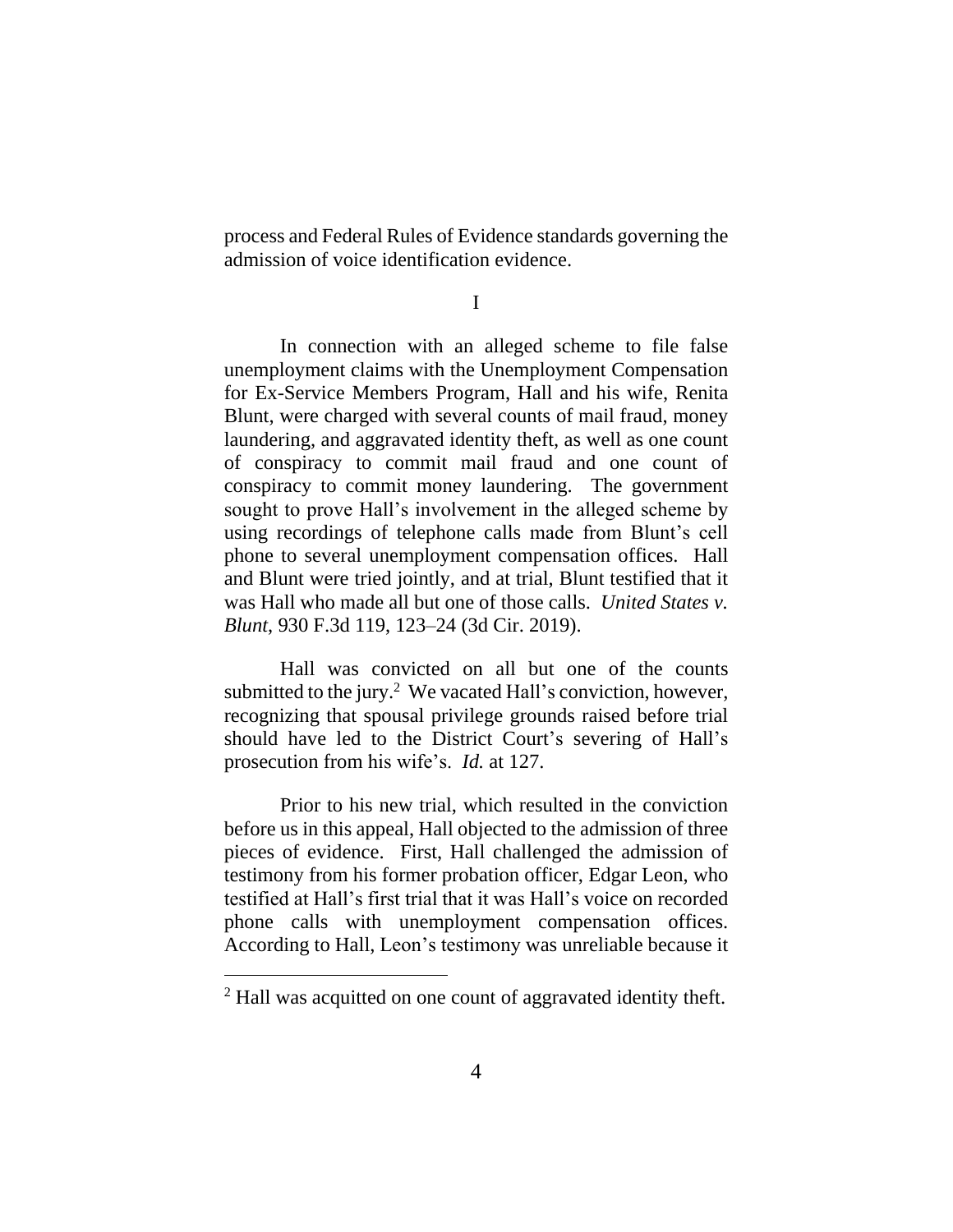was based on insufficient contacts with Hall, and because it was a product of impermissible suggestion and pressure from the investigating officer, Joel Parisi. Thus, Hall argued that admitting Leon's testimony would violate his Fifth Amendment Due Process rights.

Second, Hall contended that the recording of Hall's post-arrest interview was inadmissible for its proffered purpose: allowing the jury to compare Hall's voice on the interview with the voice on the calls to the unemployment compensation offices. Hall claimed that admitting the interview for this purpose would impermissibly task the jury with identifying the voice on the calls, in violation of Federal Rule of Evidence 901, and thereby require them to act as voice identification experts, in violation of Rules 606 and 701. Third, Hall argued that the Fourth Amendment required the government to obtain search warrants for his bank records. 3

<sup>&</sup>lt;sup>3</sup> In passing, Hall also contends that Leon's identifications of Hall's voice on the recordings without Hall's counsel present violated Hall's Sixth Amendment right to counsel. Because Hall did not timely include his right to counsel argument in his motion to suppress, the District Court declined to reach it. *United States v. Hall*, No. 1-16-cr-00050-001, 2019 WL 5892776, at \*2 n.1 (M.D. Pa. Nov. 12, 2019).

We note that, even if the District Court had reached Hall's right to counsel argument, it would have been foreclosed by *United States v. Ash.* Because Hall was not present at the voice identifications, there was no possibility that Hall would have "be[en] misled by his lack of familiarity with the law or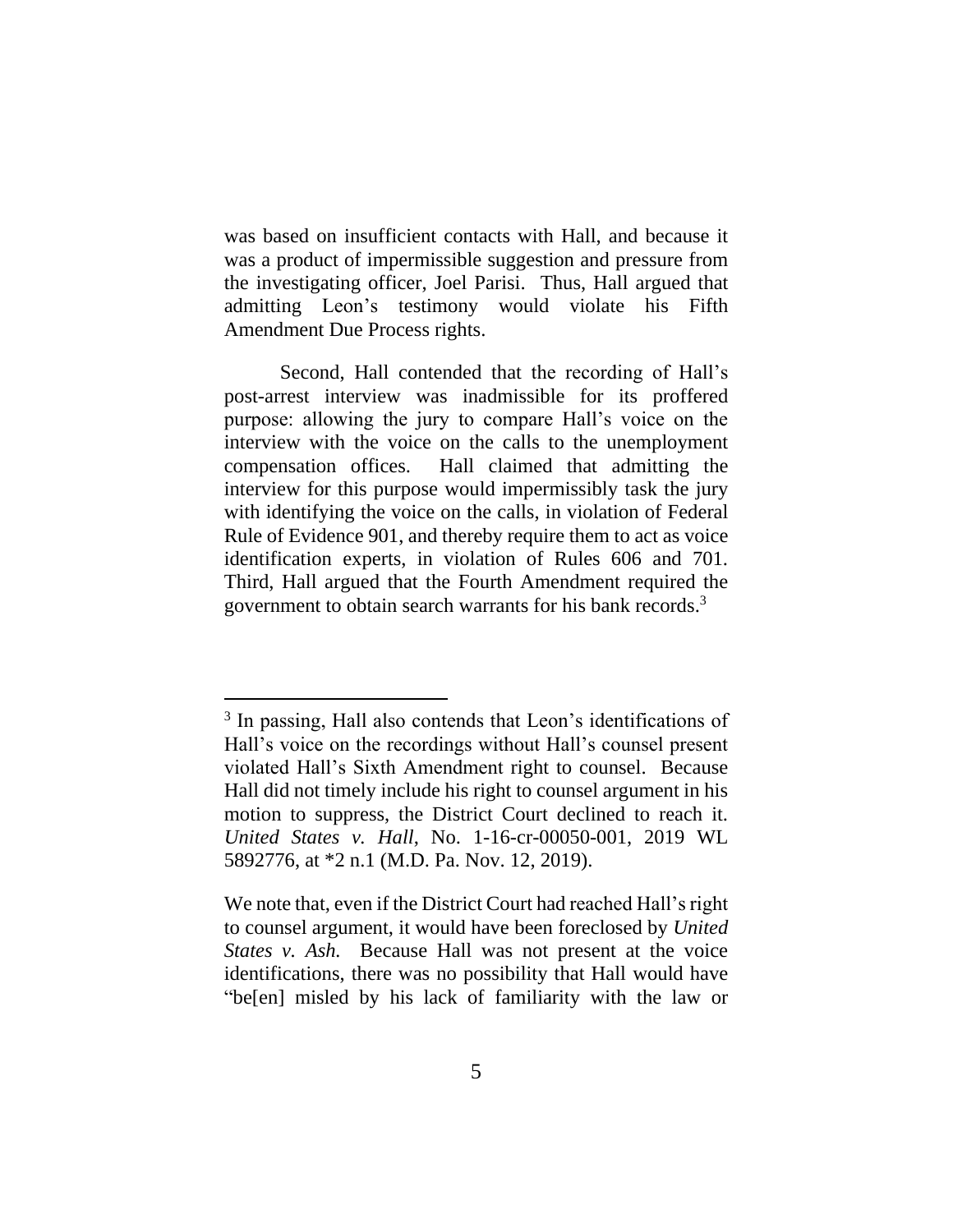The District Court rejected all three of Hall's evidentiary challenges. *United States v. Hall*, No. 1-16-cr-00050-001, 2019 WL 5892776, at \*1 (M.D. Pa. Nov. 12, 2019) (denying motions to exclude Leon's testimony and to suppress bank records); App'x 570 (admitting post-arrest interview recording).

## A. Leon's identification of Hall's voice

Prior to denying Hall's motion to suppress Leon's testimony, the District Court conducted a hearing during which Leon explained the basis for his identification of Hall's voice on the recorded calls. Leon testified that he was Hall's supervising probation officer starting in early 2012 and ending in late 2013. Leon's supervision of Hall began with a 45 minute, in-person orientation meeting in Leon's office. During the nearly two years that Leon supervised Hall, they met in Leon's office "approximate<sup>[ly]</sup> 17 to 18 times." App'x 441. Leon also visited Hall at his home about five times and spoke with Hall over the phone "very frequent [ly], either setting up an appointment or rescheduling an appointment." App'x 441– 42.

Leon described Hall's voice as "different" and as having "this deep, rich quality to it." App'x 442.Leon also characterized Hall's voice as "very distinct"—one that he could "remember . . . from several meetings with him over time." App'x 441.

overpowered by his professional adversary." 413 U.S. 300, 317 (1973).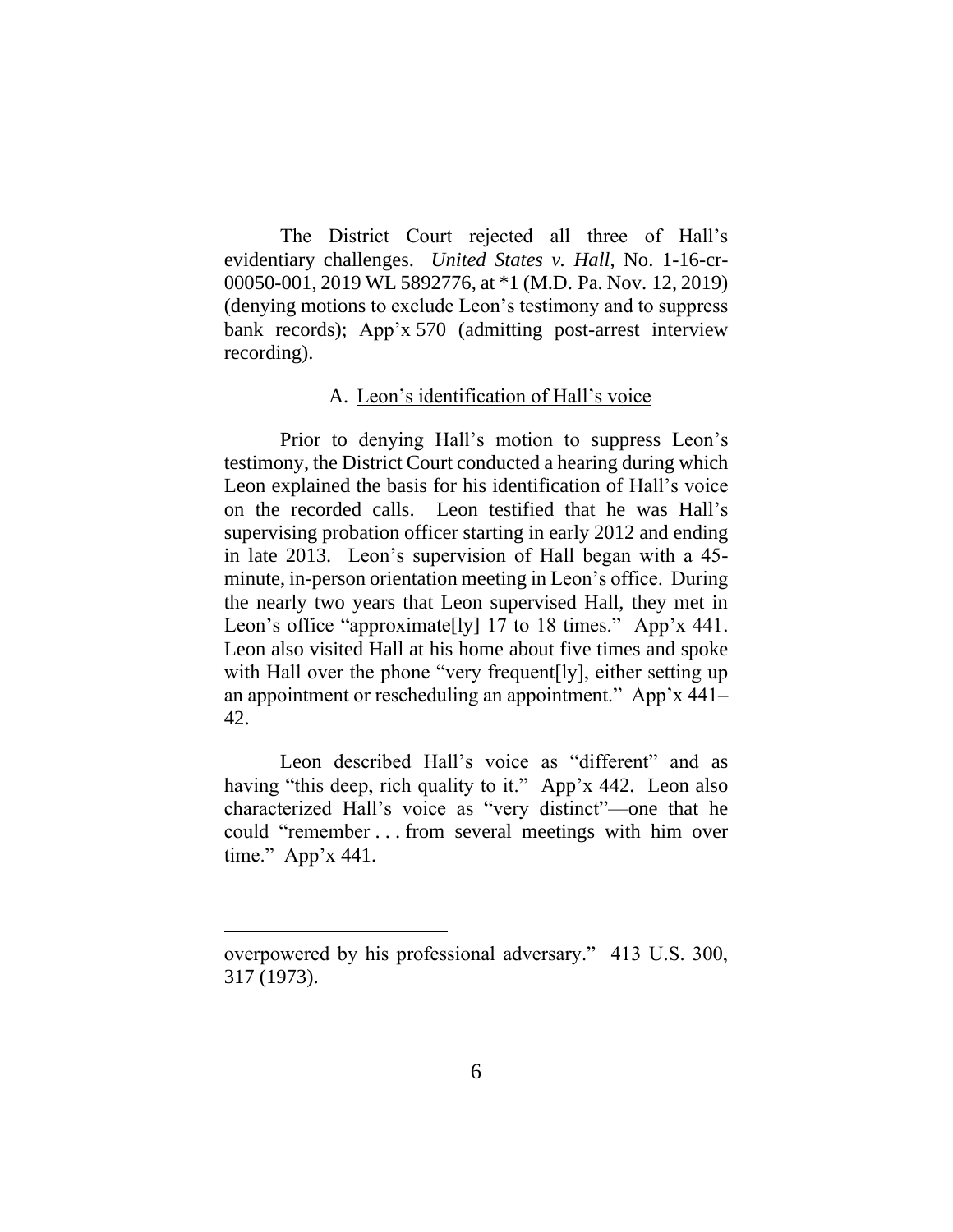Leon then testified that Parisi contacted him in mid-2014, in connection with a criminal investigation of Hall, and that Parisi asked him whether he could identify Hall's voice on recorded phone calls. Subsequently, the two corresponded about the recorded calls on what Leon described as a "sporadic" basis up until Hall's first trial in 2017. App'x 442 Leon and Parisi's conversations always concerned possible identification of the voice on recorded calls as Hall's, and Parisi never provided Leon with recordings that were known not to contain Hall's voice. For example, in a September 2014 email, sent with the subject line "Earl Hall," Parisi asked Leon: "Please listen to the [attached] recordings and let me know if you believe the callers are once again Earl Hall." App'x 195. Parisi's request followed Leon's "100% sure" identification of Hall's voice on other recordings, App'x 183–84, which Leon made after being asked to do so by U.S. Probation Officer ("PO") Cristina Figueroa. Figueroa, who took over Hall's probation supervision from Leon, and who explained that she had "been supervising [Hall] for less time," had not been able to "make the same conclusion" as Leon. 4 *Id.*

<sup>&</sup>lt;sup>4</sup> Hall appeared to suggest that Parisi's decision to work with Leon instead of with Figueroa was another factor calling into question the reliability of Leon's identification. In a June 2015 exchange, Leon asked Parisi, who had been waiting for over a month for a response from Leon regarding Hall's incarceration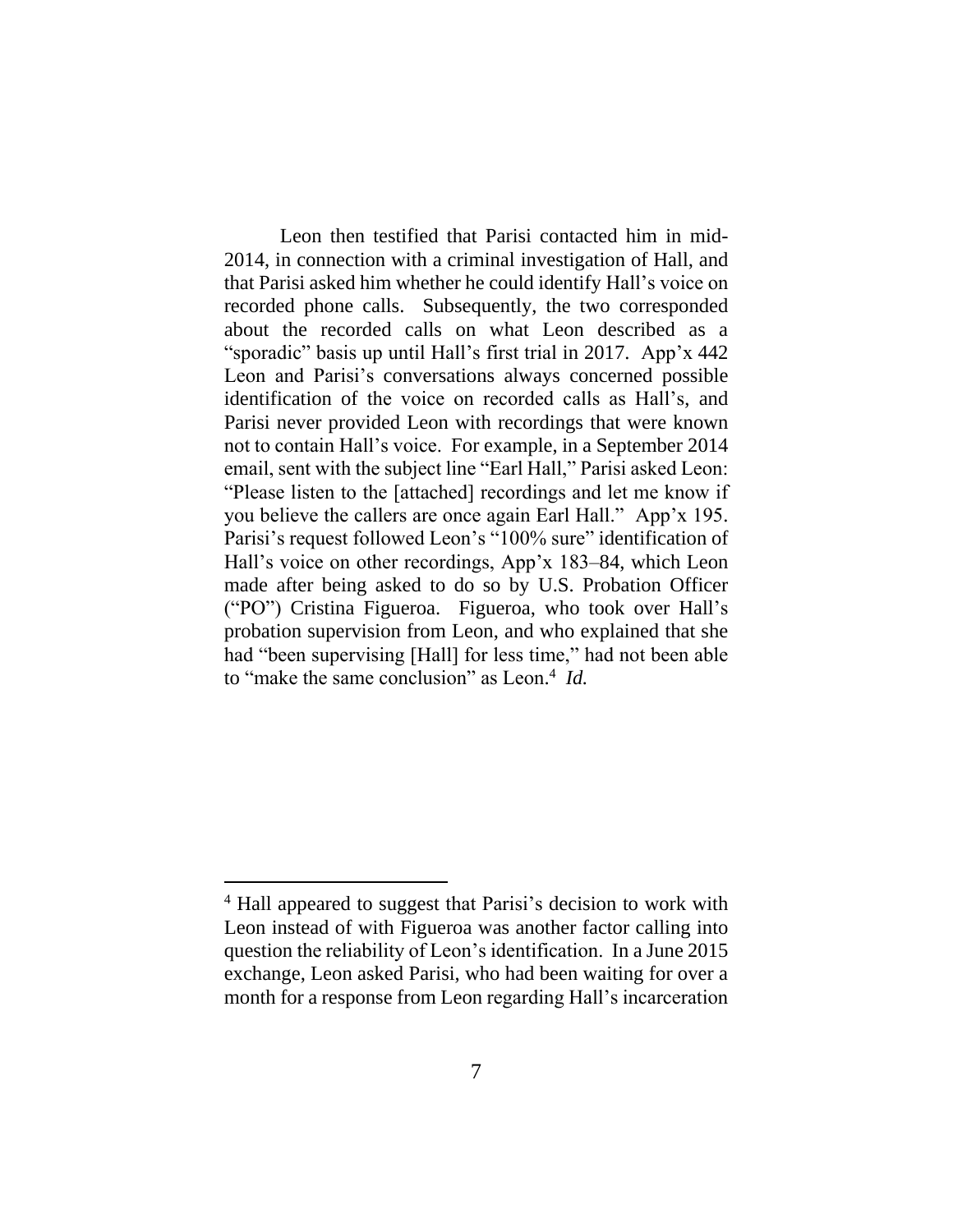Although Leon definitively recognized Hall's voice on some recordings, Leon was not able to confidently identify Hall's voice in other recordings upon first listening to them. For one recording, Leon asked Parisi to provide an audioenhanced version. After a second listen, Leon expressed that he was "90% sure it's Earl [Hall]" who was speaking in the recording. App'x 203.Leon later confirmed that his estimation was "still 90% certainty" after being prompted by Parisi to listen again to the recording. App'x 226.

In May 2016, after a first listen during another series of recordings, Leon told Parisi that the voice in some "did not sound like Earl Hall" and that, in others, he could not "with certainty say it's Earl Hall['s]" voice. App'x 213. Parisi, asking Leon to "clarify. . . so there is absolutely no confusion," wrote in response with respect to those recordings:

> Can you please send us a reply advising your opinion, *if you have one*, with respect to the identity of the purported callers in the below listed recorded conversations . . . . If any of the recordings are of such a poor audio quality that

Figueroa was not a witness at Hall's second trial.

dates for a prior offense, whether Parisi had asked Figueroa in the meantime for that information.

Parisi responded: "No, I didn't ask her. I decided to ask you instead because you seem interested in helping and I thought our phone conversations were good." App'x 209.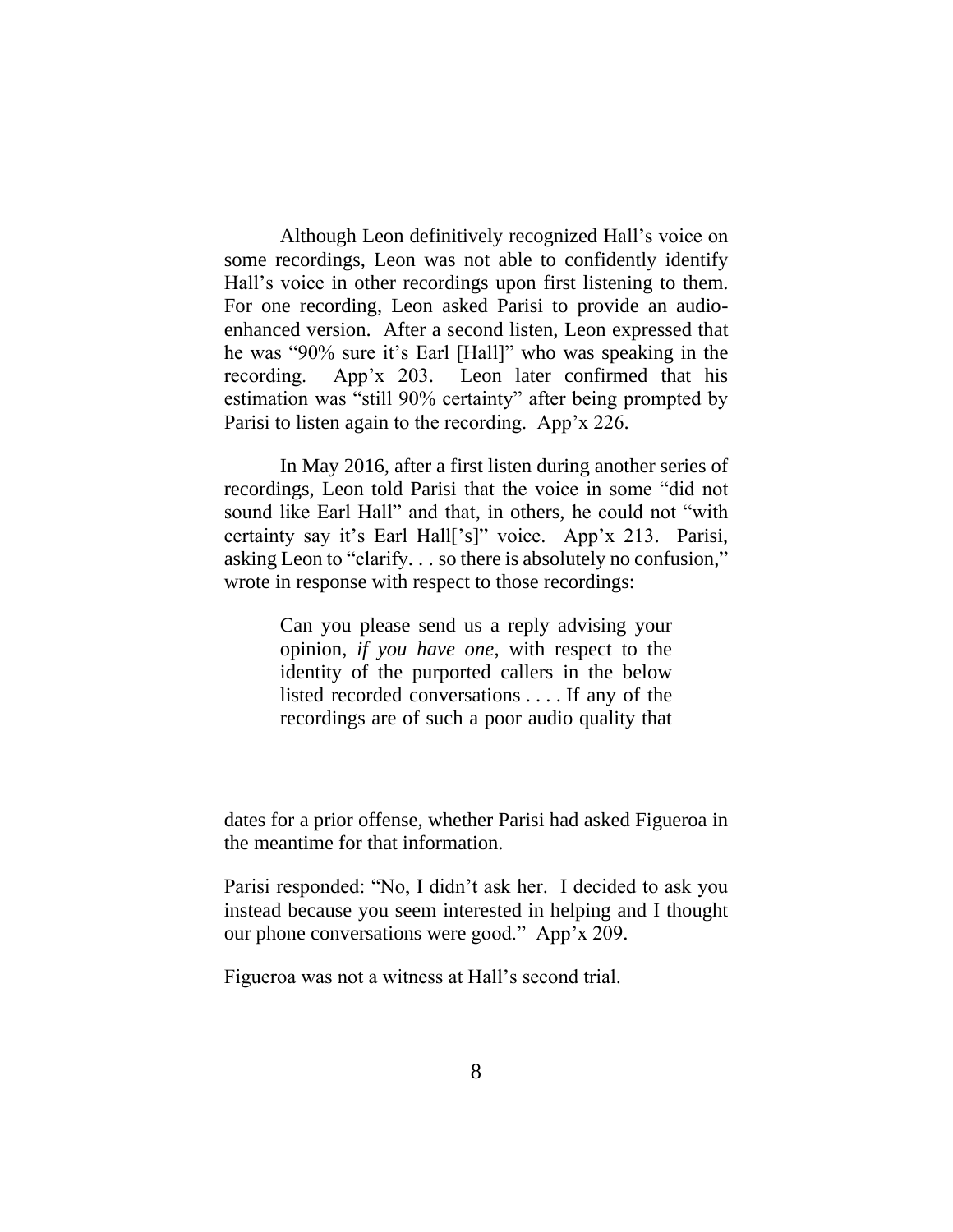you feel that you cannot state *any* opinion, please advise.

You should, of course, only express an opinion as to the identity of any of the purported callers if you are "*reasonably certain*" that person is the caller.

App'x 216–17 (emphases in original). In a subsequent email, Parisi added: "Given the potential *Brady* implications, we really need to clear up any remaining issues as soon as possible." App'x 222.

After Leon had not replied for several weeks, Parisi reminded him of the need for an answer. Leon eventually emailed in response: "Sorry about the delay. I am working from home tomorrow and can listen to the recordings again . . . . I can then follow along with the titles/dates of the [below listed] recordings and tell you what my impressions are accurately." *Id.* 

After again listening to recordings about which he had initially expressed uncertainty as to the identity of the speaker, Leon identified Hall's voice on some but not all of them. For two, Leon stated: "This is Earl Hall." App'x 226–27.For another two, Leon reported that the speaker "sounds like Hall but the voice doesn't sound as deep and as distinct as his previous recordings." App'x 226.For a third set of two, Leon said: "This sounds like Earl Hall." App'x 227.But Leon could not identify the voice on one recording: "I cannot confirm this is Earl Hall. Voice sounds disguised." *Id.* 

Leon testified that he chose to make his identifications of Hall's voice on his own accord and "did not feel pressured"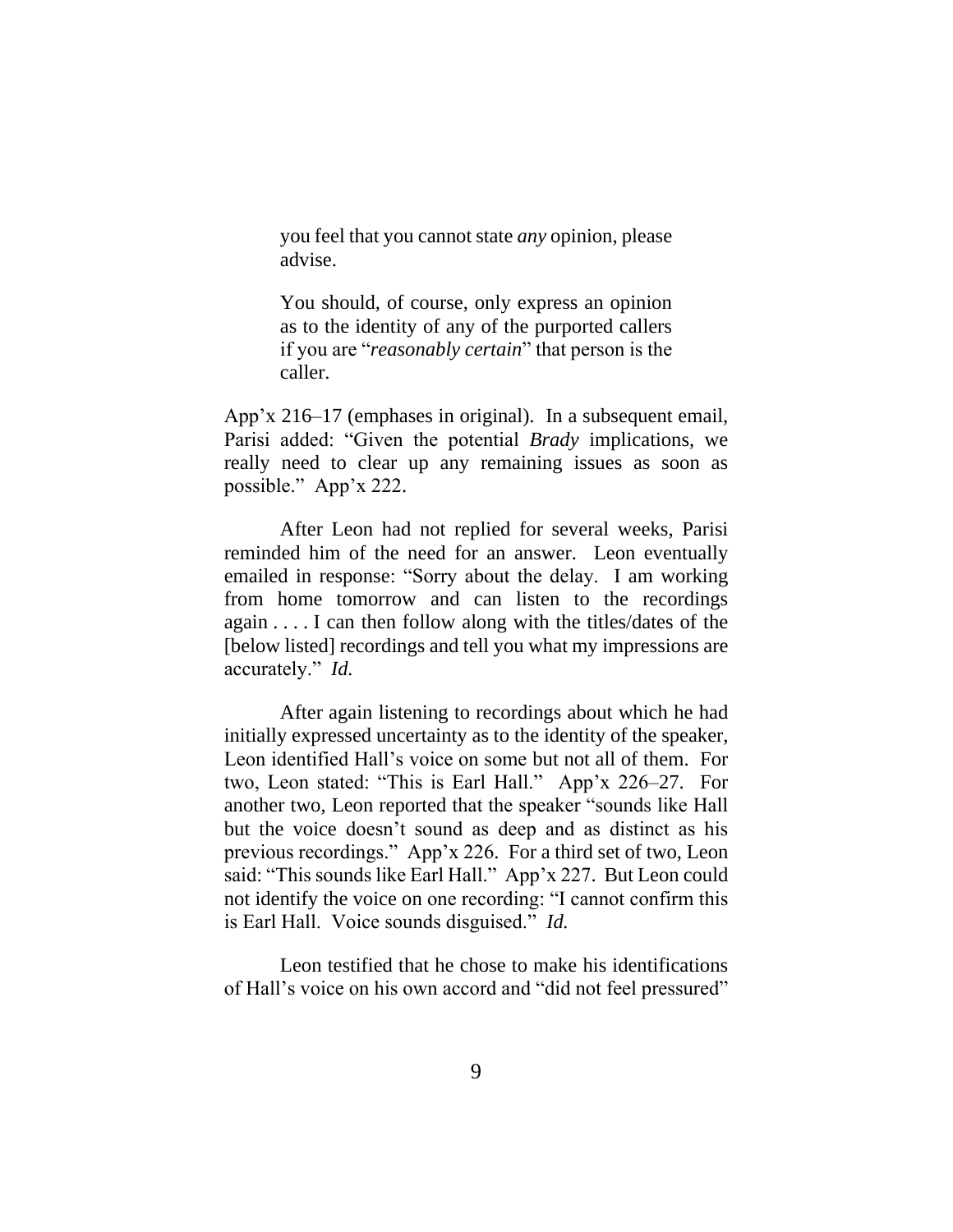by Parisi to do so. App'x 462. He also testified that he did not feel that he was "led," "intimidated," or "persuaded" by Parisi to make the identifications. Leon declared that he made the identifications "to the best of my knowledge" and "to the best of my memory and belief." App'x 463.

In denying Hall's motion to exclude Leon's testimony, the District Court concluded that the government established "sufficient indicia of reliability in PO Leon's voice identifications such that the testimony may be presented at trial." *Hall*, 2019 WL 5892776, at \*4. And in reaching its conclusion, the District Court applied the test for due process challenges to voice identification evidence set forth in *Virgin Islands v. Sanes*, where we extended the Supreme Court's multi-factor due process standard for the reliability of eyewitness testimony to voice identification testimony. 57 F.3d 338, 340–41 (3d Cir. 1995) (citing *Neil v. Biggers*, 409 U.S. 188 (1972); *Manson v. Brathwaite*, 432 U.S. 98 (1977)). Those factors include:

> the opportunity of the witness to view the criminal at the time of the crime; the witness' degree of attention; the accuracy of the witness' prior description of the criminal; the level of certainty demonstrated by the witness at the time of the confrontation; and the length of time between the crime and the confrontation.

*Id.* at 340. As the District Court acknowledged, the *Biggers* factors we applied in *Sanes* are not a perfect fit for Leon's identification of Hall's voice: "Unlike the witness in *Sanes*, PO Leon was not a victim of a crime and heard [Hall's] voice during times that would require a degree of attention from PO Leon." *Hall*, 2019 WL 5892776, at \*4. Like the witness in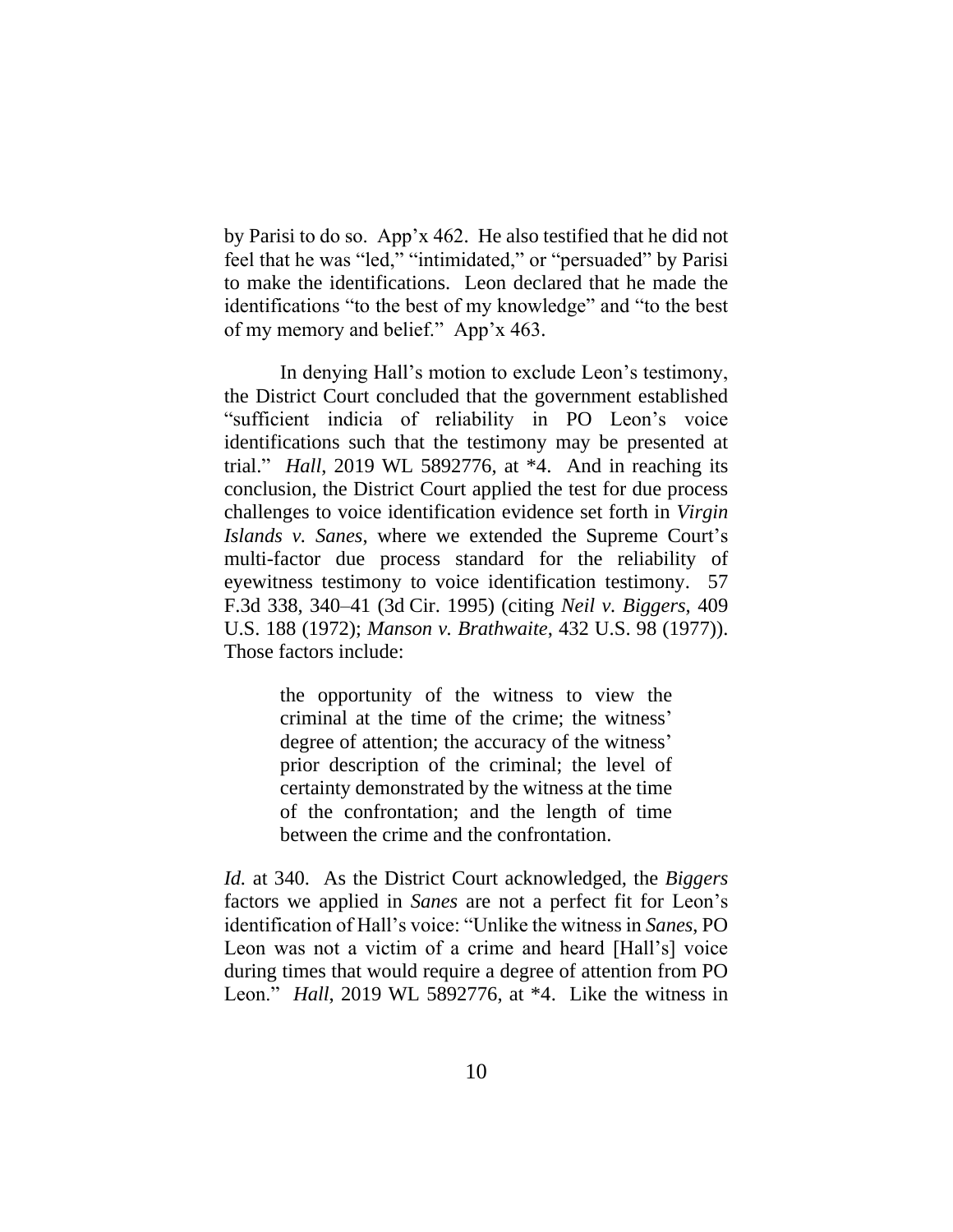*Sanes*, though, Leon had sufficient opportunity to pay attention to Hall's voice and was confident in his identification of Hall's voice. *Id.*

The District Court was not swayed by Hall's observation that Figueroa was unable to identify Hall's voice on the recordings. Pointing to Federal Rule of Evidence 901(b)(5), which provides that voice identification can be made via "an opinion . . . based on hearing the voice at any time under circumstances that connect it with the alleged speaker," the District Court held that "voice identification is opinion testimony" and that Figueroa's inability to identify Hall's voice was simply her opinion. The Rules of Evidence did not preclude Leon from expressing a different opinion about the identity of the speaker on the recordings. *Id.*

As to Hall's argument that Parisi was impermissibly suggestive in how he asked Leon whether he recognized Hall's voice on the recordings, the District Court noted only that "neither party has provided case law" indicating that a voice identification process must be conducted with "open-ended question[s]" about the identity of the speaker.<sup>5</sup> *Id.* It focused more on the reliability of Leon's voice identification testimony. And because it viewed Leon's identification of Hall's voice as sufficiently reliable, the District Court concluded that "the jury can make the appropriate determination as to credibility, weight, and reliability of PO Leon's testimony." *Id.* 

<sup>5</sup> The District Court did not otherwise analyze whether the identification process was suggestive. *Hall*, 2019 WL 5892776, at \*4.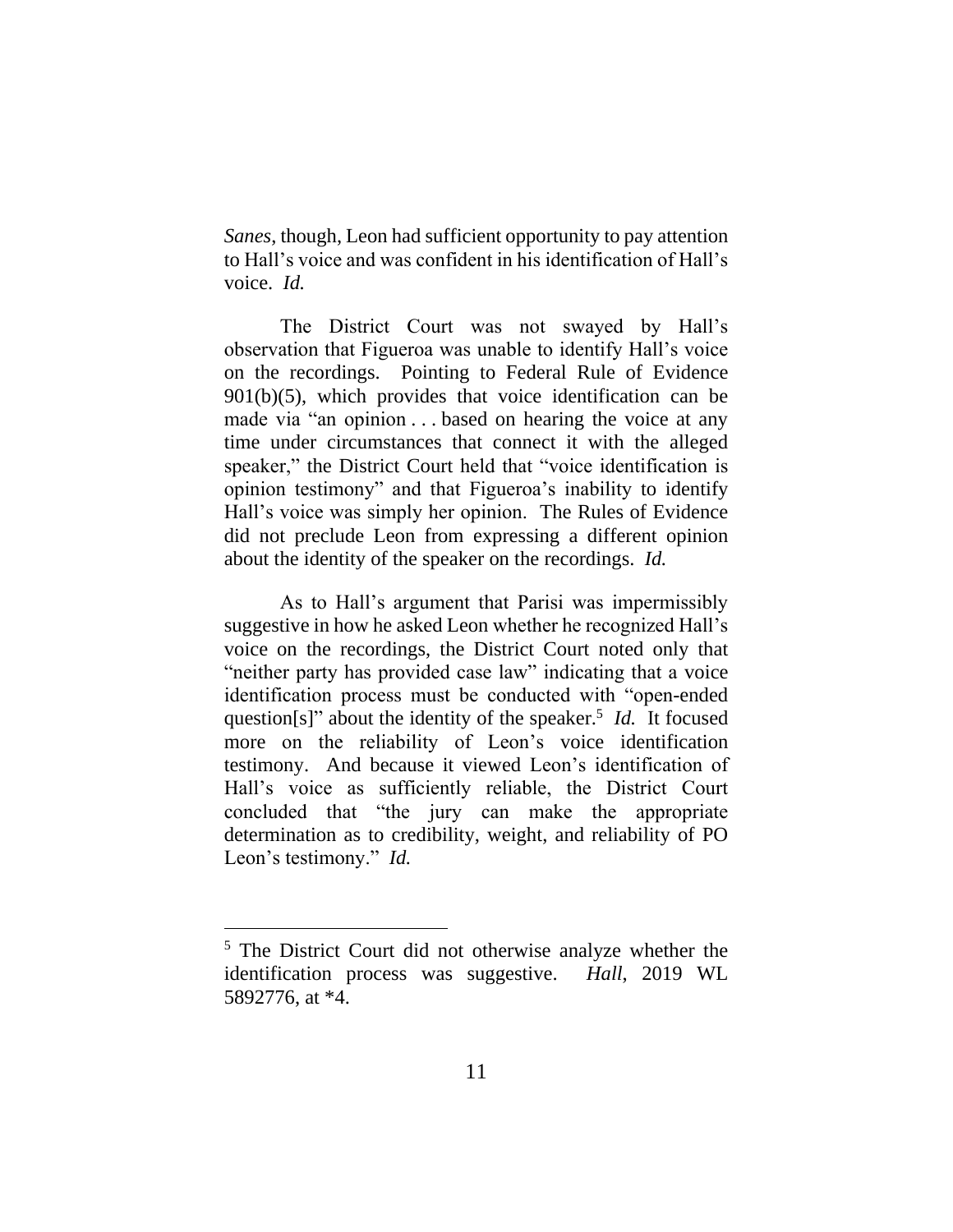#### B. The recording of Hall's post-arrest interview

The District Court admitted the recording of Hall's post-arrest interview over Hall's objection. Hall renewed his objection at trial stating the same grounds. The government countered that the jurors were "free to listen to the voice of Earl Hall" in the post-arrest interview recording "and decide for themselves whether or not [Hall was] the person" who called in to the unemployment compensation offices. App'x 658. The District Court overruled Hall's objection.

#### C. The bank records

The District Court also rejected Hall's motion to suppress the bank records that were obtained by subpoena and without a warrant. It concluded that no warrant was required because the third-party doctrine as articulated by *United States v. Miller*—which provides that there is no Fourth Amendmentprotected privacy interest in "information voluntarily conveyed to the banks," 425 U.S. 435, 442 (1976)—squarely applies to bank records. *Hall*, 2019 WL 5892776, at \*5 (alluding to *Miller*). The District Court reasoned that the Supreme Court's more recent decision in *Carpenter v. United States* did not undermine *Miller*. Rather, the Supreme Court explicitly held in *Carpenter* that its decision there did not "disturb the application of . . . *Miller*." *Hall*, 2019 WL 5892776, at \*5 (quoting *Carpenter*, 138 S. Ct. 2206, 2220 (2018)).

\* \* \*

As the defense anticipated, Leon testified at trial concerning his identification of Hall's voice on the recorded calls, recounting his contacts with Hall during his time as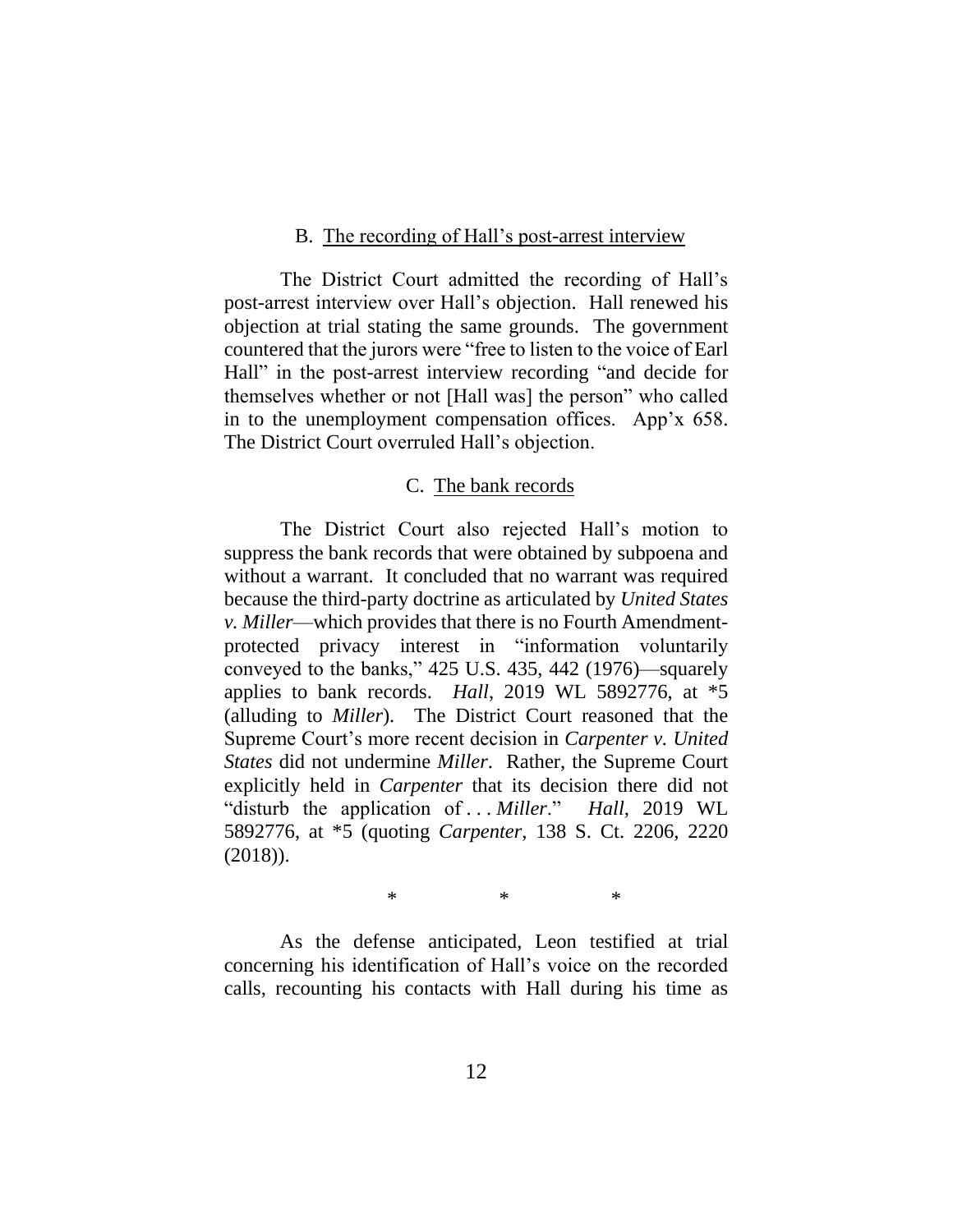Hall's PO. Leon said that Hall had a "deep resonating voice" that was "very distinct," and which Leon became "accustomed to" while acting as his supervising probation officer. Leon then explained that he had been "very confident" in his previous identifications of Hall's voice on the recorded calls to unemployment compensation offices, except for "one or two" where he was not sure. Leon went on to testify that he had listened to the recordings on "multiple occasions." App'x 678.

On cross examination, Leon acknowledged that he and Figueroa, who could not identify the recorded voice as Hall's, had a similar number of contacts with Hall. Leon also admitted he was told by Parisi that Parisi preferred working with him over working with Figueroa, and that Parisi asked specifically (in connection with the investigation of Hall) whether he could identify Hall's voice on the recordings. Leon conceded that, with some of the recordings, he could not definitively identify Hall's voice until being prompted to listen to them again.

The jury found Hall guilty of every submitted count of mail fraud, money laundering, aggravated identity theft, and conspiracy to commit mail fraud and to commit money laundering. Hall filed this timely appeal.

II

Hall first contends that the District Court's admission of Leon's testimony identifying Hall's voice on the recorded phone calls violated his Fifth Amendment Due Process rights. We disagree. Because Leon's identification of Hall's voice was sufficiently reliable in light of the substantial period of time Leon spent with Hall, both in person and over the phone,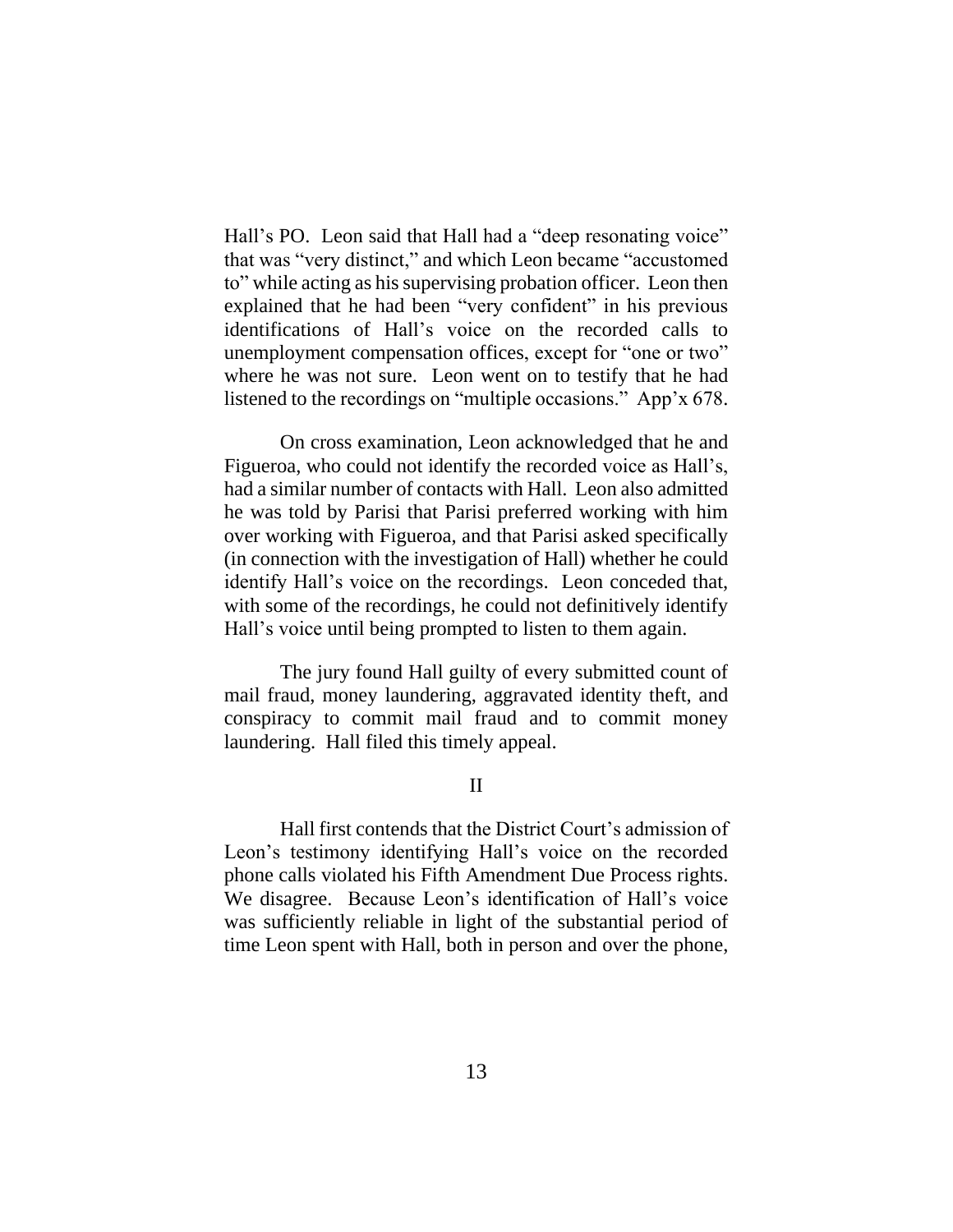allowing the jury to hear Leon's identification testimony did not offend due process.

Constitutional protections protecting a criminal defendant "against a conviction based on evidence of questionable reliability" generally do not prohibit the introduction of the evidence. *Perry v. New Hampshire*, 565 U.S. 228, 237 (2012). But in a criminal trial, there are some circumstances in which allowing a jury to consider certain evidence can be so unfairly prejudicial to the defendant that admitting the evidence would violate the defendant's due process rights. In *Foster v. California*, for example, the Supreme Court determined that a police lineup was conducted in such a suggestive manner that it was "virtually inevitable" that the eyewitness would identify the criminal defendant. 394 U.S. 440, 443 (1969). Because the procedure "so undermined the *reliability* of the eyewitness identification," admission of the resulting identification violated the defendant's due process rights. *Id.* (emphasis added).

Following a line of eyewitness identification cases, the Supreme Court in *Biggers* clarified that the admission of identification evidence offends due process only if the evidence meets two criteria. First, the evidence must be "so impermissibly suggestive as to give rise to a very substantial likelihood of *irreparable misidentification*." 409 U.S. at 196– 97 (emphasis added). Second, if the evidence is impermissibly suggestive, it must also be unreliable. *Id.* at 198–200. The two criteria work in tandem, even though the admissibility of identification evidence often hinges on reliability. *Brownlee*, 454 F.3d at 139 ("reliability is the linchpin in determining the admissibility of identification testimony" (quoting *Brathwaite*, 432 U.S. at 114) (cleaned up)). Put differently, due process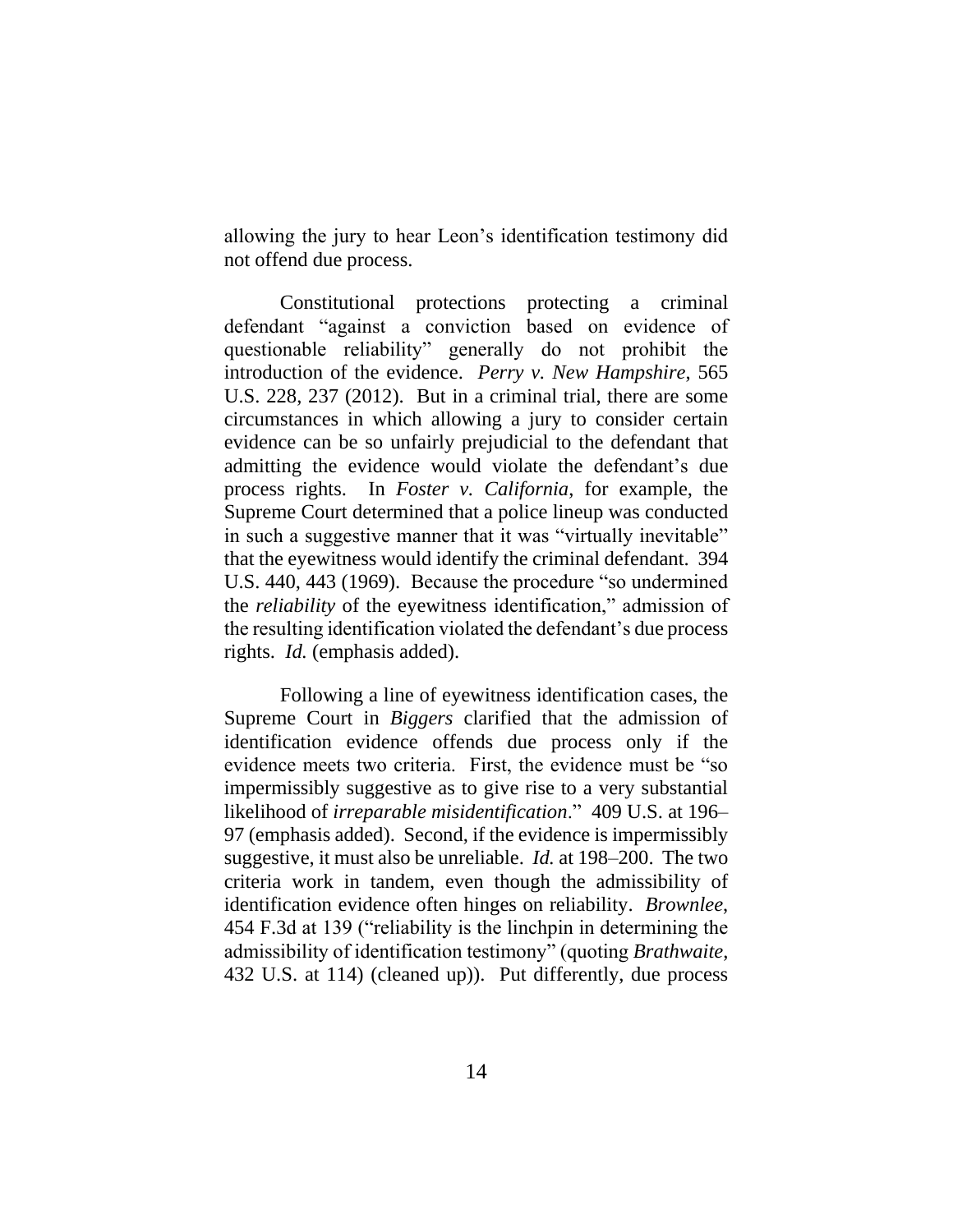requires the suppression of an identification only if it was obtained pursuant to a suggestive process that in turn raises serious questions about the reliability of the resulting identification. *Cf. Perry*, 565 U.S. at 248 (holding that courts need not inquire into the reliability of an eyewitness identification when it is not procured "under unnecessarily suggestive circumstances").

*Biggers* set forth a multi-factor test for the reliability of eyewitness testimony that we subsequently extended to voice identification testimony in *Sanes* as a "source of guidance*.*" The factors are: (1) the opportunity for the witness to view the perpetrator at the time of the crime; (2) the witness's degree of attention; (3) the accuracy of the witness's prior description of the perpetrator; (4) the witness's level of certainty at the time of the identification; and (5) the length of time between the crime and the confrontation. *Sanes*, 57 F.3d at 340 (citing *Biggers*, 409 U.S. at 198–200). In *Sanes*, the victim of the charged offenses became familiar with the defendant's voice during two alleged attacks by the defendant. *Id.* at 341. Fifteen days after the second attack, the victim identified the voice sample containing the defendant's voice from an array of samples of different voices, each with "unique factors." *Id.* at 340–41. In making the identification, the victim was "certain" that the voice in the sample was the voice of her attacker. *Id.*  at 340.

We concluded in *Sanes* that admitting the victim's identification of the defendant's voice did not offend due process, as the identification was neither unreliable nor procured pursuant to a suggestive process. First, we found the identification not to have been procured by a suggestive process because the victim had picked out the defendant's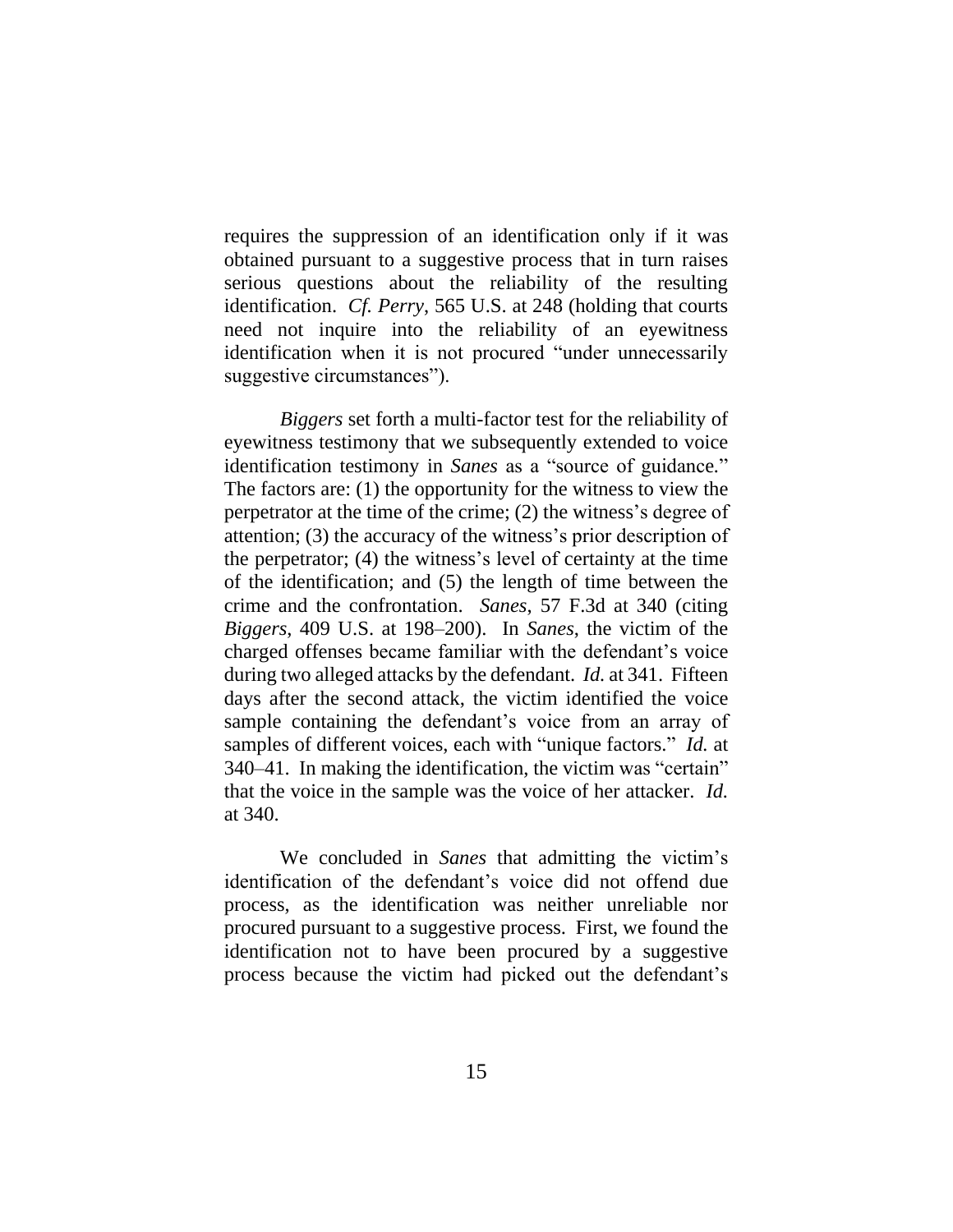voice sample from an array of samples bearing distinguishing characteristics. *Id.* at 340. Second, the identification was reliable because the victim "listened to her attacker for a considerable period of time" over the course of the two attacks and also "engaged him in conversation in the hope that she could identify his voice." *Id.* at 341. She was also confident in her identification and made it shortly after the second attack. *Id.* at 340–41.

Hall, invoking *Sanes*, argues both that the identification process was impermissibly suggestive and that Leon's identification of the recorded voice as Hall's was not sufficiently reliable. Whereas the voice identification in *Sanes*  followed a procedure where the witness identified the defendant's voice from an array of unidentified voices, here, Parisi asked Leon—specifically in connection with the investigation of Hall—whether Leon recognized Hall's voice on recordings obtained through the investigation. Hall also contends that Leon was insufficiently familiar with Hall's voice, characterizing Leon's supervision of him as only monthly and usually conducted by telephone. And Hall notes that there was no proof offered at trial indicating that Leon could distinguish Hall's voice from others. He argues that Leon's inability to definitively identify a voice as Hall's on some recordings after a first listen suggests that Leon was not sufficiently familiar with his voice to be capable of providing a reliable identification.

Yet even assuming that the identification procedure was suggestive, the due process challenge to the admission of Leon's testimony fails because Leon's identification of Hall's voice on the recordings was sufficiently reliable. In reaching this conclusion, we note that the *Biggers* multi-factor test we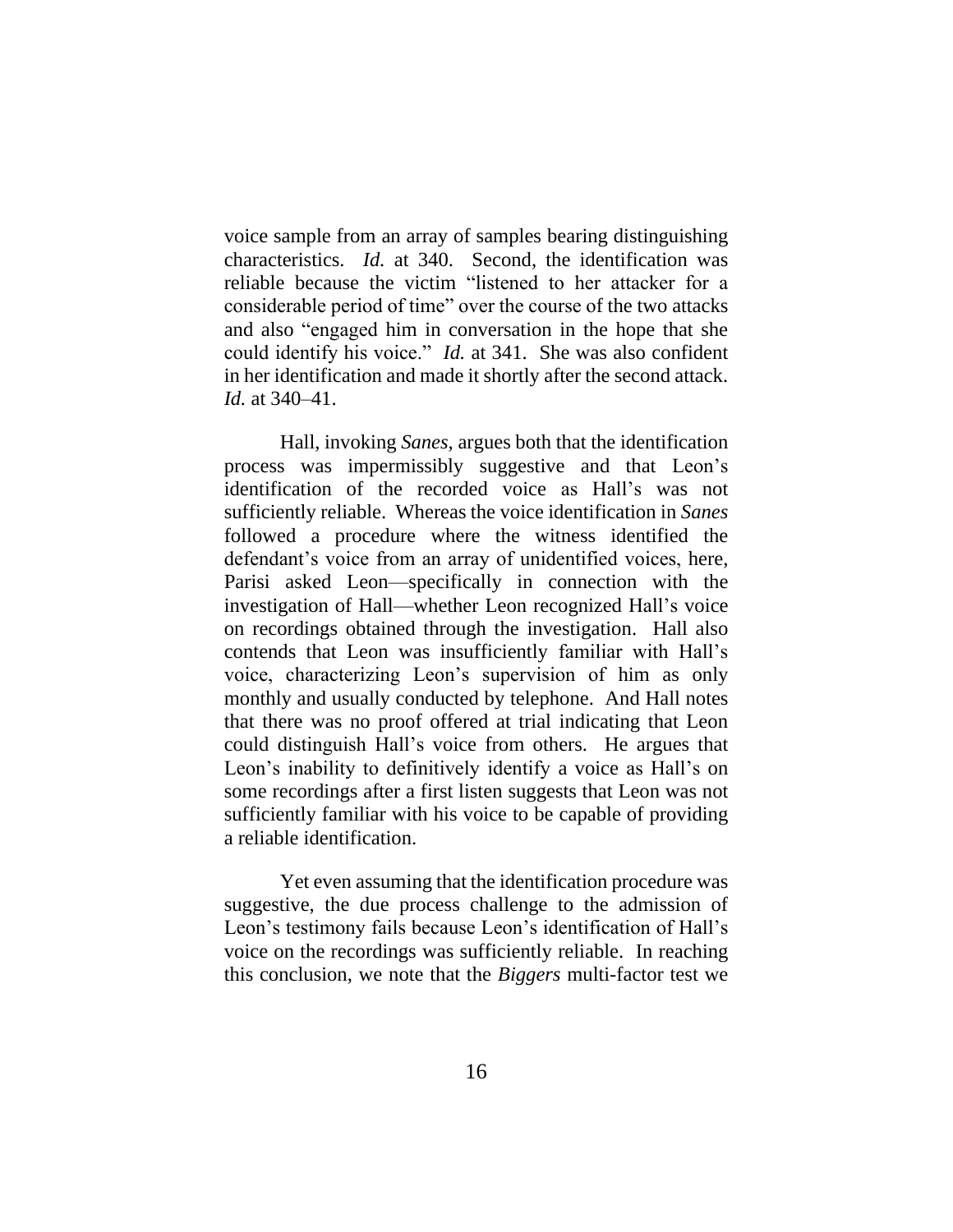adopted in *Sanes* for voice identifications contemplated the reliability of a perpetrator's identification as being made by the victim of the offense. *Sanes*, 57 F.3d at 340 (concerning victim's identification of the defendant's voice); *Biggers*, 409 U.S. at 200–01 (concerning victim's identification of the defendant–petitioner's face). Crime victim identifications of defendants present special reliability considerations, as the nature and circumstances of the crime may affect the accuracy of the victim's memory of the perpetrator's characteristics. *E.g.*, *United States v. Stevens*, 935 F.2d 1380, 1392 (3d Cir. 1991) ("Courts have recognized that victims, out of fear, often focus their attention on the perpetrator's weapon, rather than his face." (collecting cases)); *Brownlee*, 454 F.3d at 139–40 (similar); *see generally 2019 Report of the U.S. Court of Appeals for the Third Circuit Task Force on Eyewitness Identifications*, 92 TEMP. L. REV. 1, 77–93 (2019) (discussing research on the posited influence of certain "estimator variables"—such as the "weapon focus" effect, the "cross-race effect," and the length and circumstances of the time that the witness has to observe the perpetrator—on the reliability of eyewitness identifications).

By contrast, non-victim voice identification witnesses in some circumstances are "in a position to offer uniquely reliable testimony." *Brown v. Harris*, 666 F.2d 782, 786 (2d Cir. 1981). Non-victim witnesses such as Leon may be among those who have familiarized themselves with the defendant's voice under circumstances controlling for factors—such as stress—that could impair the accuracy of a voice identification. For example, the witness may have heard the defendant's voice over the course of multiple or extended conversations. *E.g.*, *id.* (witnesses had interviewed defendant– petitioner for "many hours"); *United States v. Brown*, 510 F.3d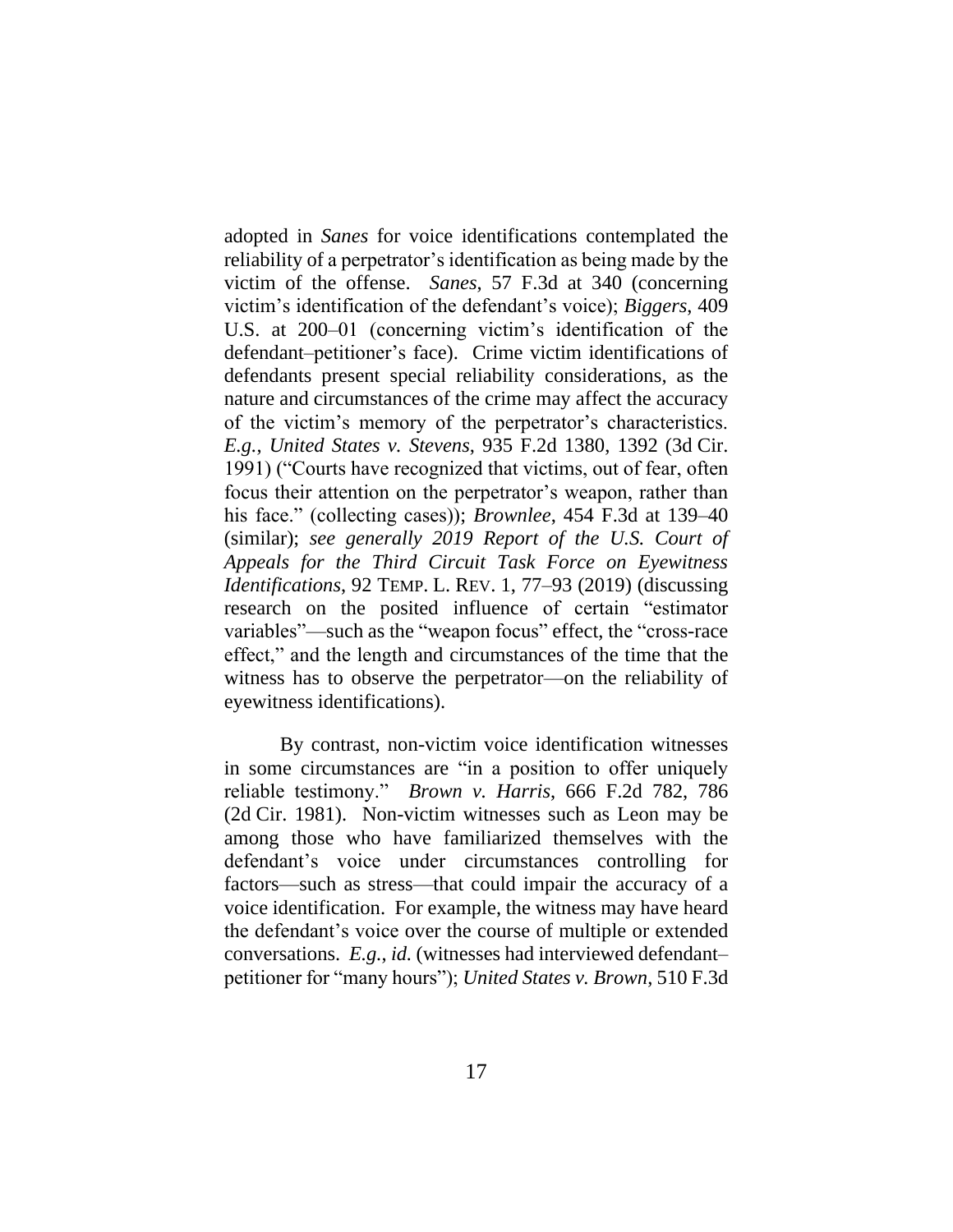57, 67 (1st Cir. 2007) (similar); *United States v. Kim*, 577 F.2d 473, 482 n.20 (9th Cir. 1978) (similar). Because non-victim witnesses may have learned a defendant's voice through controlled circumstances, their knowledge of the defendant's voice may be "so firm that [it] is not susceptible to suggestion." *Harris*, 666 F.2d at 786; *see also Kim*, 577 F.2d at 483 (concluding that there was "little, if any, indication that any voice witness in this case was manipulated so that the mental image derived from the identification procedure supplanted that derived from the witness's own experience" (cleaned up)); *see generally 2019 Report of the Third Circuit Task Force*, 92 TEMP. L. REV. at 17 (distinguishing identifications of perpetrators "already well known to the witness" from "when the witness and perpetrator are strangers").

Further, a voice identification may be particularly reliable if the witness has the benefit of identifying the voice on a recording of the crime itself as "memorialized on tape." *Harris*, 666 F.2d at 786; *compare with Sanes*, 57 F.3d at 340 (involving victim's identification of the defendant's voice on a voice exemplar). And a voice identification may be more reliable if the witness has "the luxury of listening to the tape in an office" or a similar environment "where they can devote their full attention to [the identification]." *Harris*, 666 F.2d at 786; *accord United States v. Recendiz*, 557 F.3d 511, 528 (7th Cir. 2009); *cf. Brown*, 510 F.3d at 68 (concluding that a voice identification was admissible even though the circumstances there—"three men huddled together listening to the same cell phone"—were "not the best for making a voice identification").

Here, Leon was not a victim but rather Hall's probation officer. He was familiar with Hall's voice because of their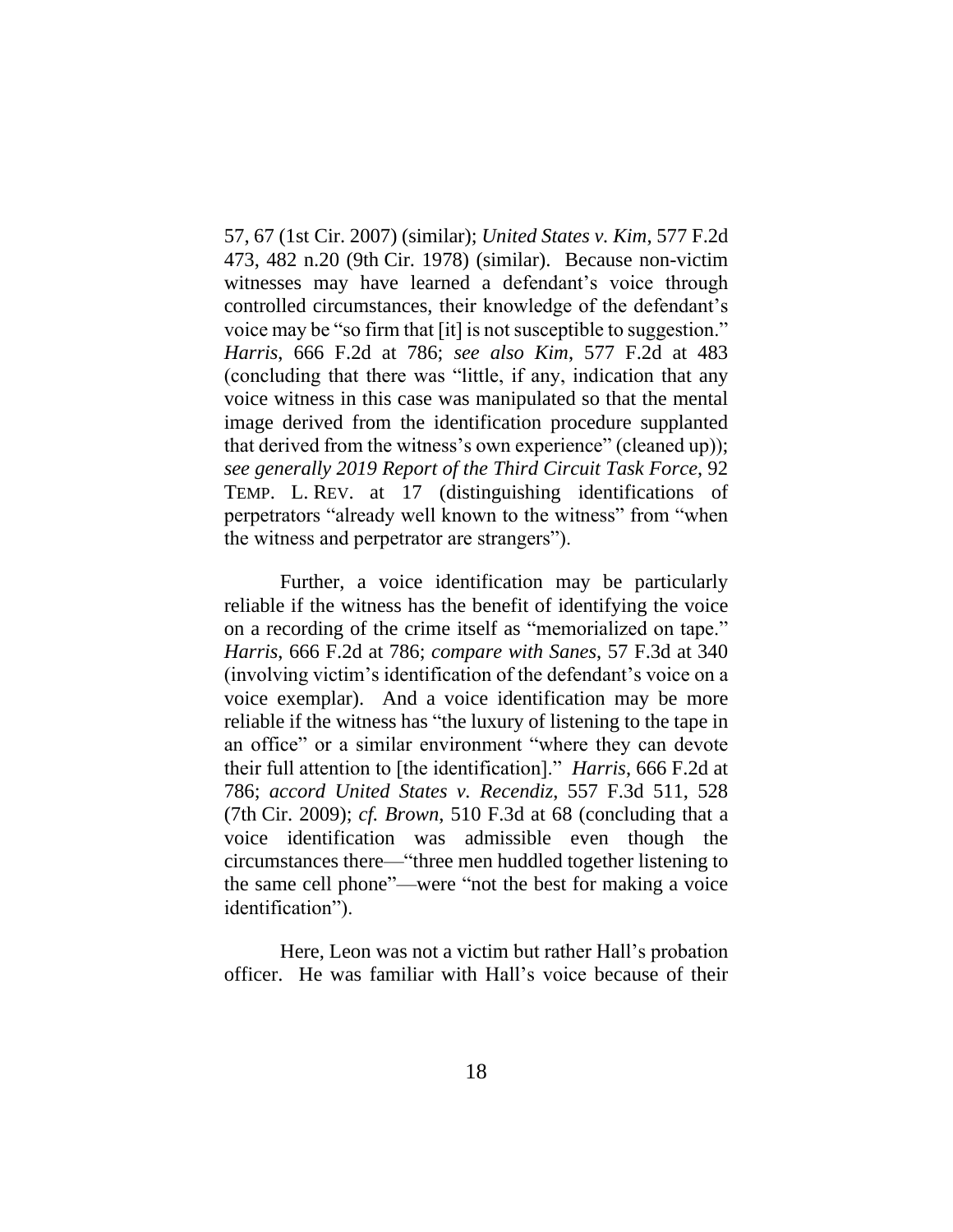repeated conversations, by phone and in person, which took place over a period of almost two years. Leon identified Hall's voice on the recorded calls to unemployment compensation offices over the course of several months, on his own time, with headphones, and remotely via email correspondence. Leon testified that he neither felt pressured nor was led by Parisi to make specific voice identifications.

Thus, Leon's identification of Hall's voice was reliable enough to satisfy the requirements of due process as applied to identification evidence. Because Leon learned Hall's voice under controlled circumstances—during his time supervising Hall as his probation officer—his voice identification at trial met the criteria for identification testimony that our sister circuits have described as "uniquely reliable." *Harris*, 666 F.2d at 786; *Recendiz*, 557 F.3d at 528. Leon's identification of Hall's voice also satisfies the *Sanes* and *Biggers* standards: Leon had ample opportunity to hear and pay attention to Hall's voice over the course of their multiple conversations.<sup>6</sup> *Sanes*, 57 F.3d at 340 (including factors such as the opportunity to perceive the perpetrator and the witness's degree of attention). Even if we assume Parisi improperly primed Leon to make voice identifications by asking him if he could identify Hall's

<sup>6</sup> Hall also suggests that Leon's identifications of his voice were unreliable because they occurred too long after their contacts with one another. We disagree in light of the "degree of contact" between Hall and Leon. *Brown*, 510 F.3d at 67 ("Given the degree of contact between [the voice identification witnesses] and [the defendant], we accord very little weight to the fact that most of it occurred ten or twelve years prior to [the defendant's] arrest.").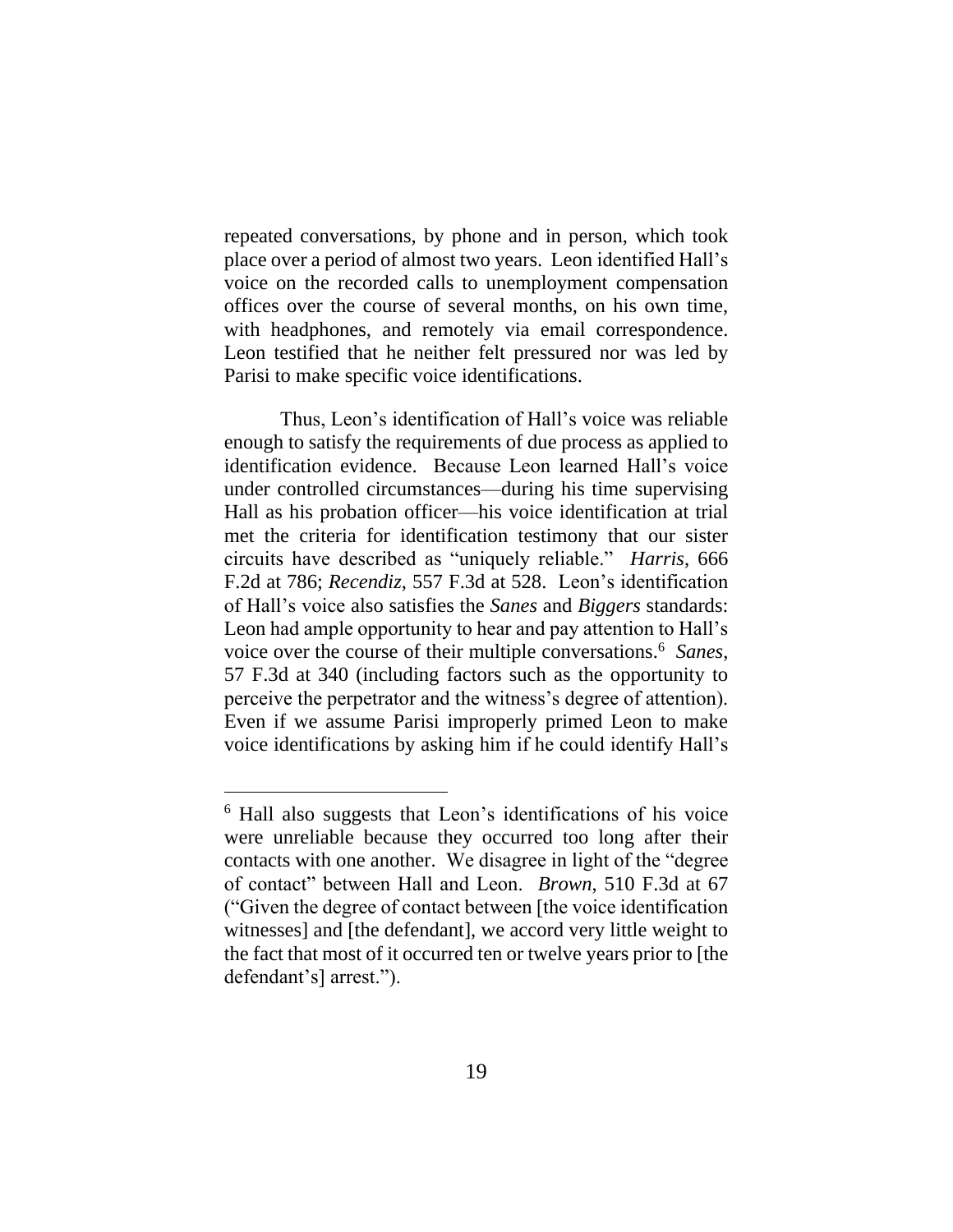voice on recorded calls, Hall has not mustered evidence sufficient to indicate that the suggested identification "supplanted that derived from [Leon's] own experience." *Kim*, 577 F.2d at 483.

Because Leon's testimony was also "an opinion . . . based on hearing the voice at any time under circumstances that connect [the voice] with the alleged speaker,"<sup>7</sup> thereby satisfying Rule 901(b)(5)'s requirements for voice identification,<sup>8</sup> all remaining questions about the weight and credibility of Leon's testimony were properly placed before the jury. *Recendiz*, 557 F.3d at 528 ("Any remaining concerns regarding the accuracy of [the witness's] recollection of the voice are relevant to the weight of the

<sup>7</sup> Although here, Leon sufficiently identified Hall's voice through "direct recognition of the person calling," we note that the identity of the speaker on a telephone call may also be authenticated "by circumstantial evidence." *United States v. Console*, 13 F.3d 641, 661 (3d Cir. 1993) (citing FED. R. EVID. 901; *id.* advisory committee's note to subdivision (b), example (4)).

<sup>8</sup> Rule 901(b)(5)'s standard aside, we held in *United States v. Vento* that "it is permissible to base the identification of a voice heard in intercepted conversations on relatively few conversations between [the person identifying the voice] and the accused person." 533 F.2d 838, 865 (3d Cir. 1976). Hall appears to suggest that *Vento* is no longer persuasive in part because it is nearly 50 years old. But that is no basis to set aside precedent. And *Vento*'s reasoning remains directly on point because it tracks the language of Rule 905(b)(5), even without specifically invoking that rule.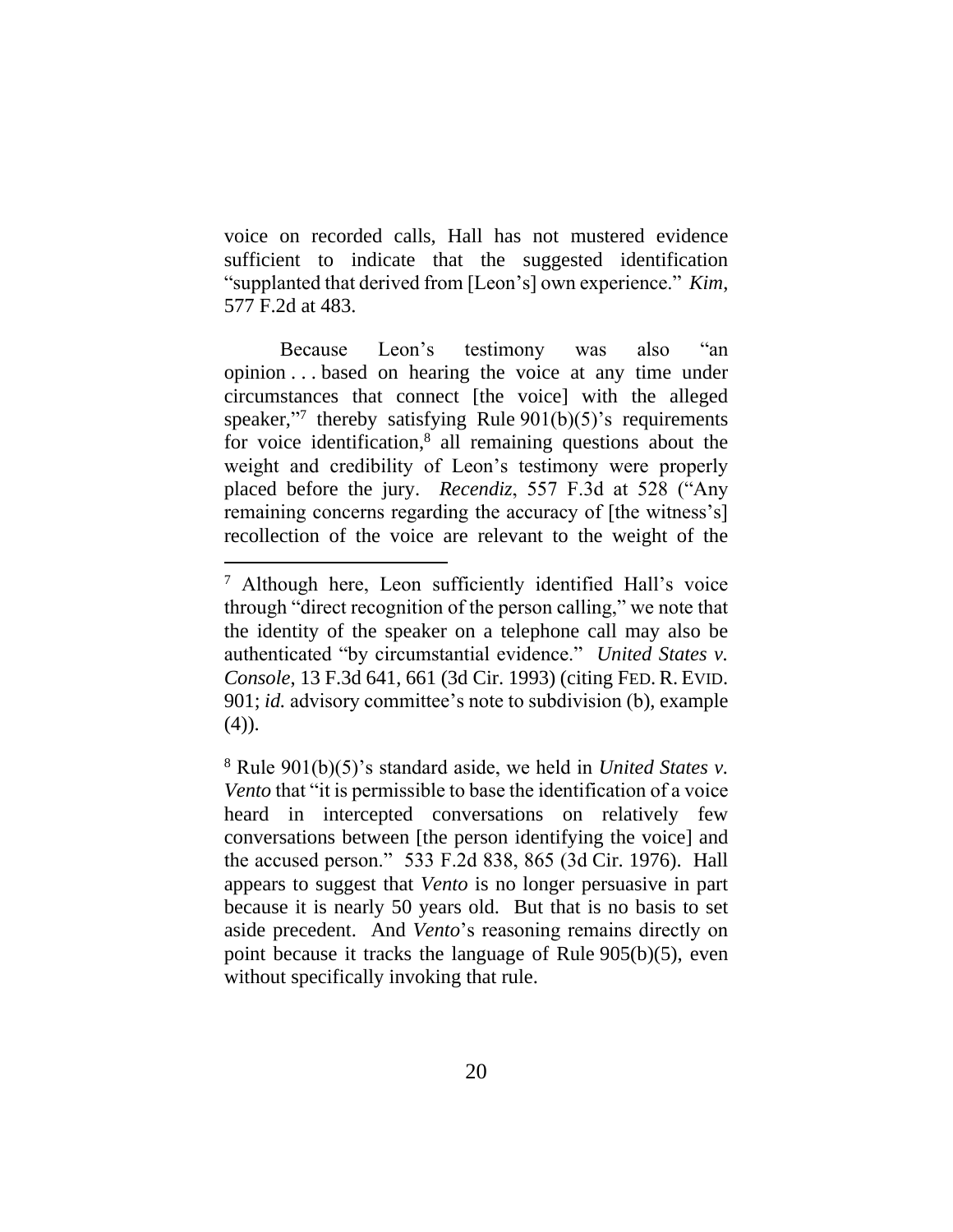testimony, not its admissibility."). As the Supreme Court teaches us in *Perry*: "The Constitution . . . protects a defendant against a conviction based on evidence of questionable reliability, not by prohibiting introduction of the evidence, but by affording the defendant means to persuade the jury that the evidence should be discounted as unworthy of credit." 565 U.S. at 237. Leon's identification did not fall into the due process exception to this general rule. *Id.* (citing *Dowling v. United States*, 493 U.S. 342, 352 (1990)). So traditional constitutional safeguards such as "confrontation plus crossexamination" of Leon sufficed to protect Hall against the possibility of a fundamentally unfair conviction. *Id.* (citing *Delaware v. Fensterer*, 474 U.S. 15, 18–20 (1985) (*per curiam*)).

Thus, the District Court did not err by admitting Leon's testimony.

#### III

Hall fares no better in his second challenge relating to the recorded phone calls that were the subject of Leon's testimony. He claims that the admission of a recording of his post-arrest interview, which the government introduced so that the jury could compare Hall's voice in the interview with the voice in the recorded phone calls, contravened the Federal Rules of Evidence in two ways. First, Hall argues that admitting the interview recording violated Rule 901(a)'s prohibition against unidentified evidence by improperly tasking the jury with using Hall's voice in the interview to identify the voice on the recorded phone calls. Second, Hall contends that admitting the interview recording so that the jury could compare it with the recorded phone calls inappropriately charged the jurors with acting as their own voice identification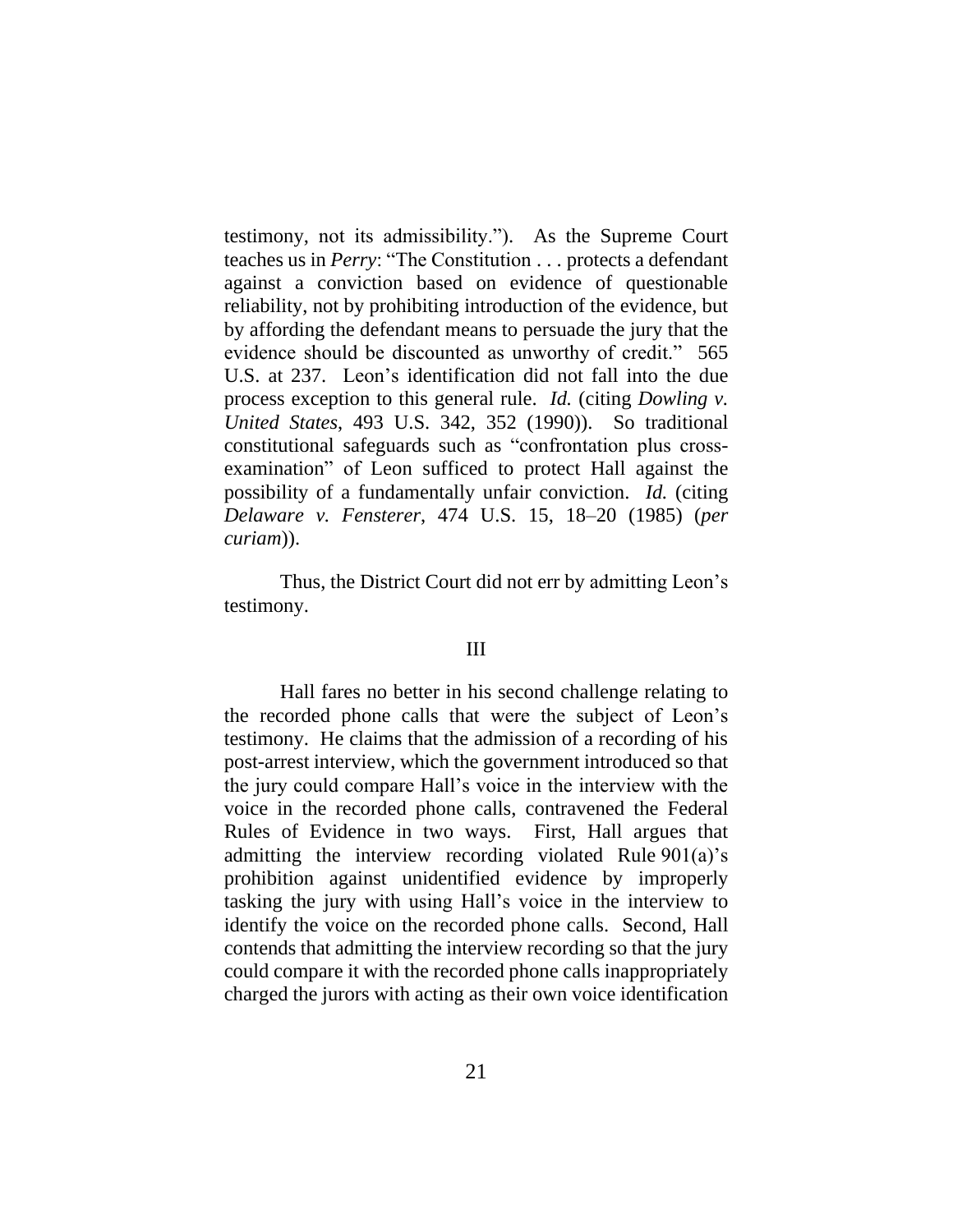expert witnesses, in violation of Rule 606(a)'s prohibition against juror testimony before other jurors at trial and of Rule 701(c)'s prohibition against lay testimony based on scientific, technical, or other specialized knowledge within the scope of Rule 702.

We do not agree that admitting the interview recording violated Rule 901's identification requirements because the government sufficiently identified Hall's voice on the calls during pretrial proceedings using Leon's testimony. See discussion *supra*. Thus, we see no issue with playing the interview recording in conjunction with the recorded calls "so that the jury could make its own aural comparisons." *United States v. Baller*, 519 F.2d 463, 466–67 (4th Cir. 1975) (affirming admission of voice spectrography expert analysis "despite doubts within the scientific community about its absolute accuracy," in part because the tapes compared in the analysis were played to the jury). In so concluding, we note that it would have been permissible under the Rules of Evidence for the government to have sought to identify Hall's voice in the recorded calls using Hall's voice in the recorded interview. FED. R. EVID. 901(b)(5) (providing that voices may be identified "based on hearing the voice at *any* time under circumstances that connect it with the alleged speaker" (emphasis added)).

We also conclude that admitting the interview recording for purposes of comparison to the voice on the recorded calls did not improperly charge the jurors with serving as expert witnesses. Hall does not identify a case, nor have we found one, that limits voice comparison testimony to the realm of expert opinion. Rather, our sister circuits have held that lay witnesses may offer voice identification testimony, *e.g.*, *United*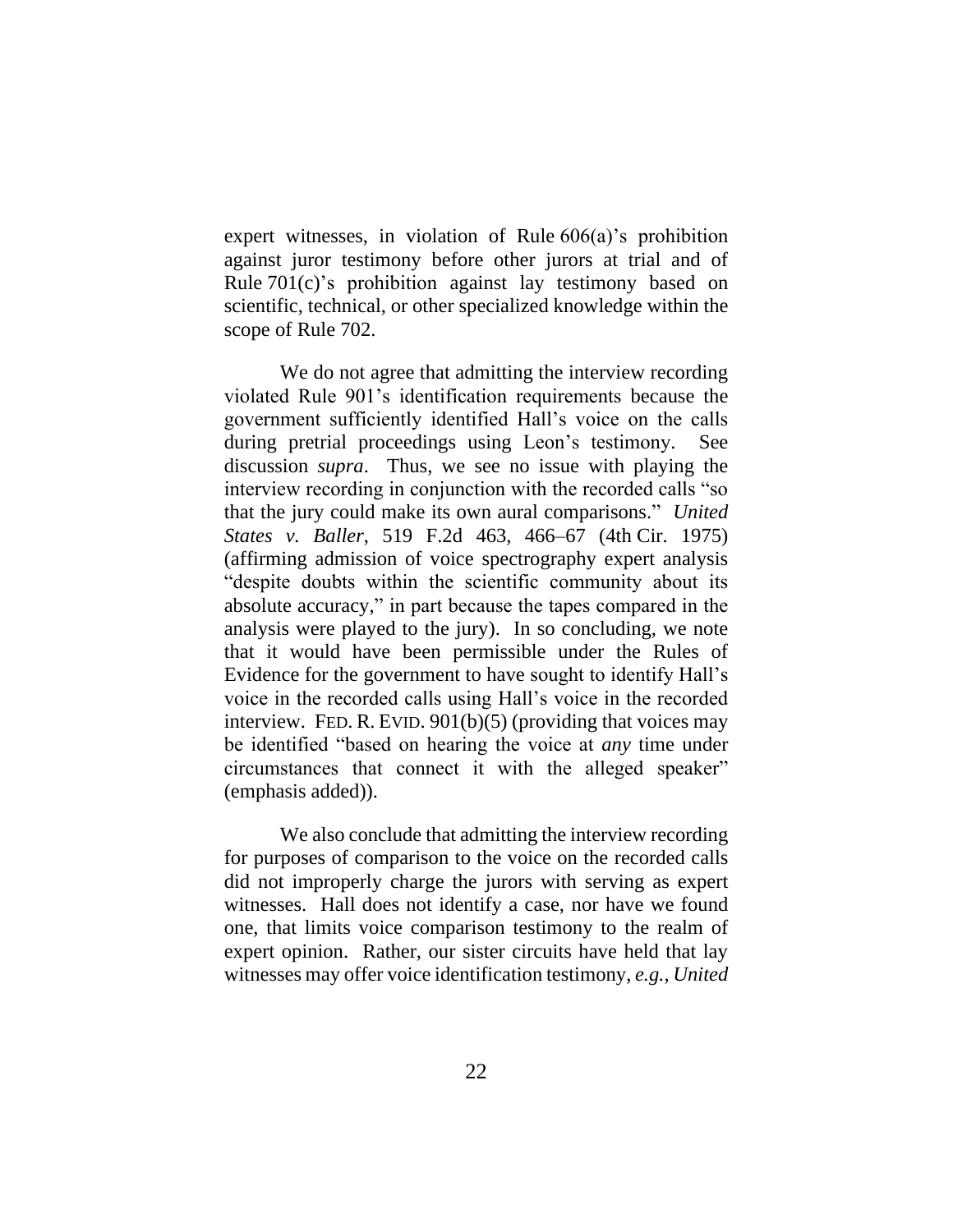States v. Mendiola, 707 F.3d 735, 739 (7th Cir. 2013),<sup>9</sup> and the advisory committee notes to Rule 901 explicitly state that "aural voice identification is not a subject of expert testimony," *id.* (quoting FED. R. EVID. 901 advisory committee's note to subdivision (b), example (5)). Voice identification evidence, contrary to Hall's contention, is subject to the "general rule" that "expert testimony not only is unnecessary but indeed may properly be excluded in the discretion of the trial judge." *Salem v. U.S. Lines Co.*, 370 U.S. 31, 35 (1962); *see also* FED. R. EVID. 702 advisory committee note on proposed rules ("Whether the situation is a proper one for the use of expert testimony is to be determined on the basis of assisting the trier [of fact].").

<sup>9</sup> *See also United States v. Cambindo Valencia*, 609 F.2d 603, 640 (2d Cir. 1979) ("voice identification is not generally considered to be an area where expertise is important" (citing FED. R. EVID. 901 advisory committee's note to subdivision (b), example (5))); *United States v. Lampton*, 158 F.3d 251, 259 (5th Cir. 1998) (similar); *United States v. Zepeda-Lopez*, 478 F.3d 1213, 1220 (10th Cir. 2007) ("the defendant's arguments that a [lay] witness's voice identification testimony was deficient because the witness was not an expert in voice identification . . . go to the *weight* of the evidence" (emphasis added)); *cf. United States v. Diaz-Arias*, 717 F.3d 1, 14–15 (1st Cir. 2013) (seeing no issue with lay voice identification testimony and concluding that the jurors were not "misled into thinking that [the lay voice identification witness] was an expert witness").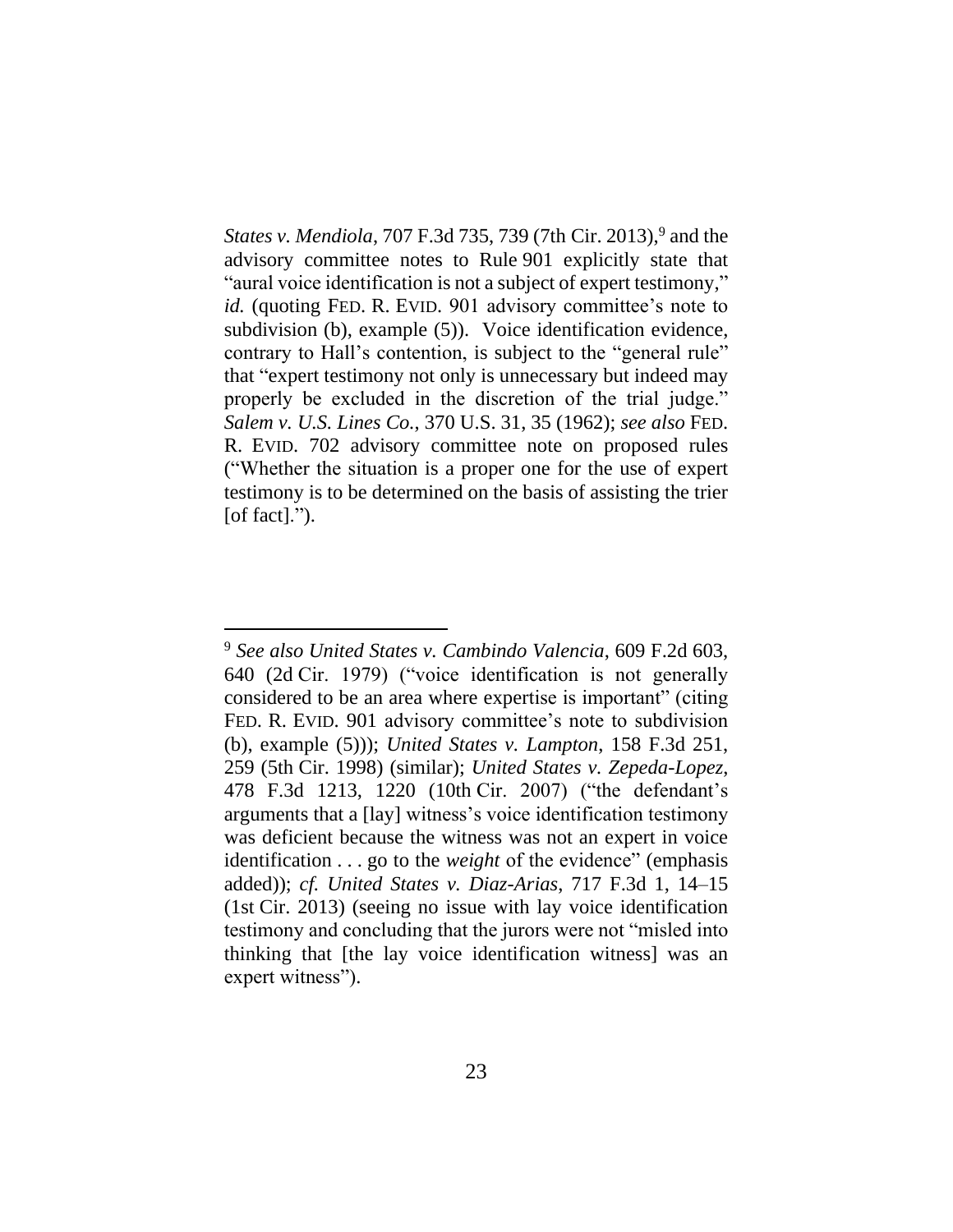Accordingly, we hold that the District Court's admission of the post-arrest interview recording was not contrary to the Federal Rules of Evidence.

#### IV

Hall's final evidentiary challenge is to the admission of his bank records that were obtained pursuant to ordinary subpoenas. According to Hall, he had a Fourth Amendmentprotected privacy interest in the contents of his bank records, so the government was prohibited from obtaining the records without first securing a search warrant. Because the government did not obtain the bank records pursuant to a warrant, Hall contends that the records should have been suppressed. He argues that suppression is required under *Carpenter*, in which the Supreme Court held that the government must obtain a warrant before seeking to obtain an individual's cell phone location information, even though the individual "continuously reveals his location to his wireless carrier." 138 S. Ct. at 2216–17.

Hall's Fourth Amendment suppression argument is squarely foreclosed by *Miller* and the third-party doctrine, which provide that there is no Fourth Amendment-protected privacy interest in bank records voluntarily conveyed to the banks. 425 U.S. at 442. The Supreme Court reaffirmed *Miller*  as good law in *Carpenter*. 138 S. Ct. at 2216 ("the third-party doctrine applies to . . . bank records"); *id.* at 2220 ("We do not disturb the application of . . . *Miller*").

In the wake of *Carpenter*, some courts have expressed doubt that the third-party doctrine extends to certain information collected by modern technologies. *E.g.*, *United States v. Moalin*, 973 F.3d 977, 989–93 (9th Cir. 2020)